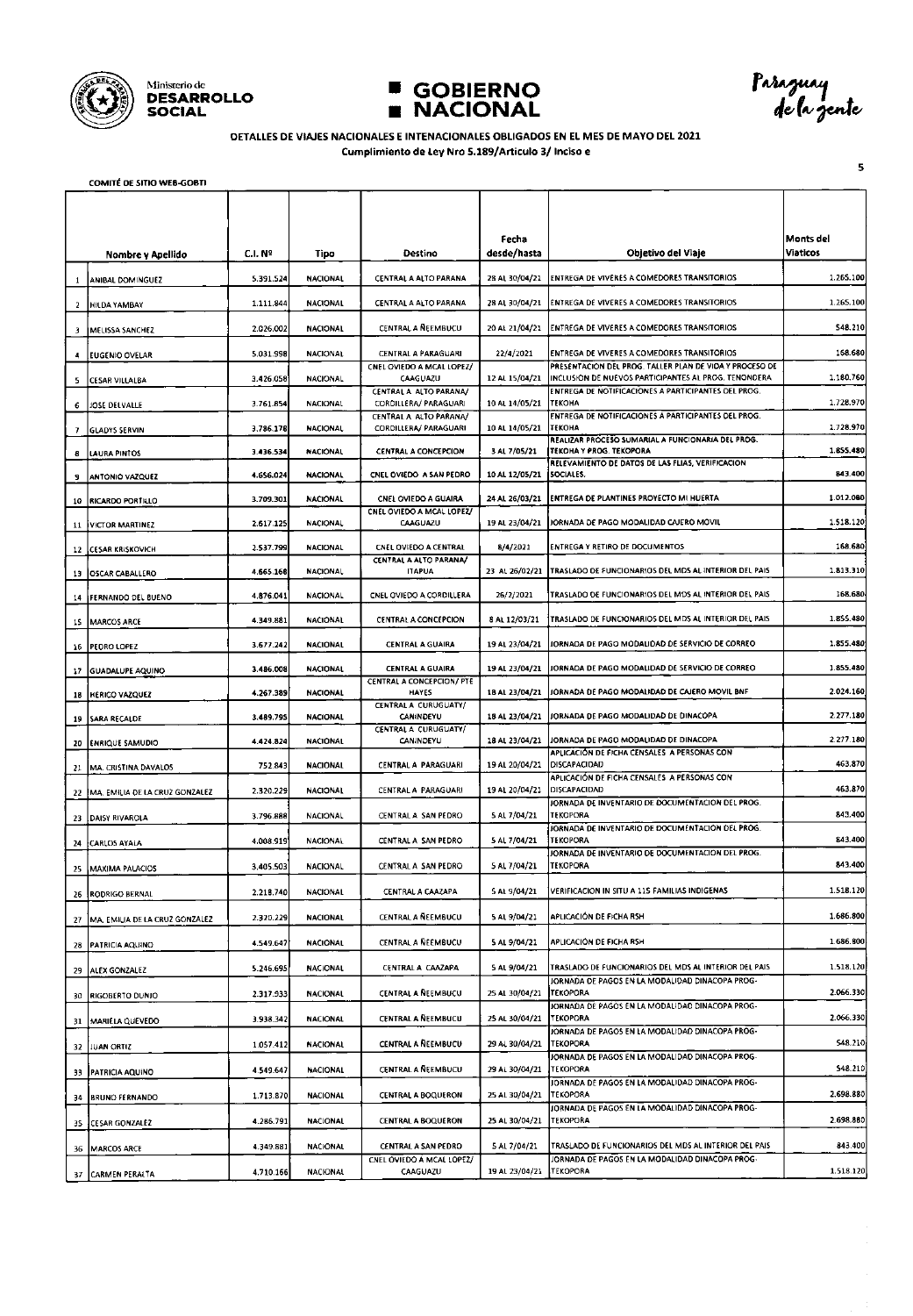| 38 | <b>DIEGO IRRAZABAL</b>     | 3.194.475 | NACIONAL        | CENTRAL A NEEMBUCU                                   | 5 AL 9/04/21   | TRASLADO DE FUNCIONARIOS DEL MDS AL INTERIOR DEL PAIS                                                                                                                      | 1.686.800 |
|----|----------------------------|-----------|-----------------|------------------------------------------------------|----------------|----------------------------------------------------------------------------------------------------------------------------------------------------------------------------|-----------|
| 39 | YENNY ROJAS                | 4.698.009 | <b>NACIONAL</b> | CENTRAL A CAAZAPA                                    | 17 AL 21/05/21 | VERIFICACION IN SITU AL PROCESO DE CUNAS PROG TEKOPORA                                                                                                                     | 1.518.120 |
| 40 | YVANA GALEANO              | 3.401.968 | <b>NACIONAL</b> | CENTRAL A CAAZAPA                                    | 17 AL 21/05/21 | VERIFICACION IN SITU AL PROCESO DE CUNAS PROG TEKOPORA                                                                                                                     | 1.518.120 |
| 41 | ANGEL AMARILLA             | 2.488.786 | <b>NACIONAL</b> | CENTRAL A CAAGUAZU                                   | 3 AL 7/05/21   | TRABAIOS DE READECUACIÓN ELECTRICA EN LA SEDE REGIONAL                                                                                                                     | 1.518.120 |
| 42 | CHRISTIAN SOTO             | 3.193.671 | <b>NACIONAL</b> | CENTRAL A CAAGUAZU                                   | 3 AL 7/05/21   | TRABAIOS DE READECUACION ELECTRICA EN LA SEDE REGIONAL                                                                                                                     | 1.518.120 |
| 43 | <b>CARMEN ECHEVERRIA</b>   | 2.016.293 | <b>NACIONAL</b> | CNEL OVIEDO A CENTRAL                                | 6/5/2021       | ENTREGA Y RETIRO DE DOCUMENTOS                                                                                                                                             | 168.680   |
| 44 | RODRIGO CHAVEZ             | 3.514.459 | <b>NACIONAL</b> | CNEL OVIEDO A CENTRAL                                | 6/5/2021       | ENTREGA Y RETIRO DE DOCUMENTOS                                                                                                                                             | 168.680   |
| 45 | LILIAN QUIÑONEZ            | 4.128.471 | <b>NACIONAL</b> | <b>CENTRAL A NEEMBUCU</b>                            | 11/5/2021      | REALIZAR COBERTURA DE PRENSA                                                                                                                                               | 168.680   |
| 46 | AMANDA BALCAZAR            | 3.399.518 | <b>NACIONAL</b> | <b>CENTRAL A REEMBUCU</b>                            | 11/5/2021      | REALIZAR COBERTURA DE PRENSA                                                                                                                                               | 168.680   |
| 47 | JOSE MENDOZA               | 2.056.565 | NACIONAL        | CENTRAL A CAAGUAZU                                   | 3 AL 7/05/21   | TRABAJOS DE READECUACION ELECTRICA EN LA SEDE REGIONAL                                                                                                                     | 1.518.120 |
| 48 | <b>MARIO MARTINEZ</b>      | 6.027.353 | <b>NACIONAL</b> | CENTRAL A CAAGUAZU                                   | 3 AL 7/05/21   | TRABAJOS DE READECUACIÓN ELECTRICA EN LA SEDE REGIONAL                                                                                                                     | 1.518.120 |
| 49 | CELSO PARRA                | 2.503.690 | <b>NACIONAL</b> | CENTRAL A CAAGUAZU                                   | 3 AL 7/05/21   | TRABAJOS DE READECUACION ELECTRICA EN LA SEDE REGIONAL                                                                                                                     | 1.518.120 |
|    | 50 HUGO SILVERO            | 4.430.125 | <b>NACIONAL</b> | CNEL OVIEDO A GUAIRA                                 | 12 AL 16/04/21 | TRASLADO DE FUNCIONARIOS DEL MDS AL INTERIOR DEL PAIS                                                                                                                      | 1.855.480 |
| 51 | VICTOR BAREIRO             | 2.101.640 | <b>NACIONAL</b> | CNEL OVIEDO A SAN PEDRO                              | 12 AL 14/04/21 | TRASLADO DE FUNCIONARIOS DEL MOS AL INTERIOR DEL PAIS                                                                                                                      | 843.400   |
| 52 | <b>DAVID MARTINEZ</b>      | 4.014.111 | <b>NACIONAL</b> | CNEL OVIEDO A GUAIRA                                 | 3 AL 7/05/21   | PRESENTACION DEL PROG. TALLER PLAN DE VIDA Y PROCESO DE<br>INCLUSION DE NUEVOS PARTICIPANTES AL PROG. TENONDERA                                                            | 1.855.480 |
| 53 | <b>NOELIA RIVEROS</b>      | 3.725.850 | <b>NACIONAL</b> | CNEL OVIEDO A GUAIRA                                 | 3 AL 7/05/21   | PRESENTACIÓN DEL PROG. TALLER PLAN DE VIDA Y PROCESO DE<br>INCLUSION DE NUEVOS PARTICIPANTES AL PROG. TENONDERA                                                            | 1.855.480 |
| 54 | <b>FRANCISCO GAMARRA</b>   | 4.003.034 | <b>NACIONAL</b> | CNEL OVIEDO A SAN PEDRO                              | 12 AL 16/04/21 | PRESENTACION DEL PROG. TALLER PLAN DE VIDA Y PROCESO DE<br>INCLUSION DE NUEVOS PARTICIPANTES AL PROG. TENONDERA<br>PRESENTACION DEL PROG. TALLER PLAN DE VIDA Y PROCESO DE | 1.518.120 |
| 55 | DAVID MARTINEZ             | 4.014.111 | <b>NACIONAL</b> | <b>CNEL OVIEDO A GUAIRA</b>                          | 12 AL 16/04/21 | INCLUSION DE NUEVOS PARTICIPANTES AL PROG. TENONDERA<br>PRESENTACION DEL PROG. TALLER PLAN DE VIDA Y PROCESO DE                                                            | 1.855.480 |
| 56 | RAFAEL ARANDA              | 3.566.086 | NACIONAL        | CNEL OVIEDO A GUAIRA                                 | 12 AL 16/04/21 | INCLUSION DE NUEVOS PARTICIPANTES AL PROG. TENONDERA                                                                                                                       | 1.855.480 |
| 57 | JUAN ALDERETE              | 2.830.852 | <b>NACIONAL</b> | <b>CENTRAL A ITAPUA</b>                              | 26 AL 30/04/21 | PROCESO DE INCLUSION DE NUEVOS PARTICIPANTES                                                                                                                               | 2.361.520 |
| 58 | <b>EVER RAMOA</b>          | 4.775.537 | <b>NACIONAL</b> | <b>CENTRAL A ITAPUA</b>                              | 26 AL 30/04/21 | <b>PROCESO DE INCLUSION DE NUEVOS PARTICIPANTES</b><br>PROCESO DE TRANSFERENCIAS DE RECURSOS PARTICIPANTES                                                                 | 2.361.520 |
| 59 | JULIO CESPEDES             | 795.394   | <b>NACIONAL</b> | <b>CENTRAL A BOQUERON</b>                            | 27 AL 30/04/21 | DEL PRG. TENONDERA<br>PROCESO DE TRANSFERENCIAS DE RECURSOS PARTICIPANTES                                                                                                  | 1.686.800 |
| 60 | <b>CLARISSE BARRETO</b>    | 3.521.550 | <b>NACIONAL</b> | <b>CENTRAL A BOQUERON</b>                            | 27 AL 30/04/21 | DEL PRG. TENONDERA<br>PRESENTACION DEL PROG. TALLER PLAN DE VIDA Y PROCESO DE                                                                                              | 1.686.800 |
| 61 | VICTOR FERREIRA            | 1.538.545 | <b>NACIONAL</b> | <b>CENTRAL A GUAIRA</b>                              | 19 AL 21/04/21 | INCLUSION DE NUEVOS PARTICIPANTES AL PROG. TENONDERA                                                                                                                       | 1.012.080 |
| 62 | JUAN FERRANDO              | 2.332.895 | NACIONAL        | CENTRAL A BOQUERON                                   | 17 AL 19/02/21 | <b>PROCESO DE INCLUSION DE NUEVOS PARTICIPANTES</b><br>REUNION DE TRABAJO CON LOS PRESIDENTES DE ASOCIACIONES                                                              | 2.024.160 |
| 63 | EFICK AYALA                | 3.972.956 | NACIONAL        | <b>CENTRAL A MISIONES</b>                            | 17 AL 21/05/21 | <b>DE PESCADORES</b><br>REUNION DE TRABAJO CON LOS PRESIDENTES DE ASOCIACIONES                                                                                             | 1.518.120 |
| 64 | ERICK AYALA                | 3.972.956 | <b>NACIONAL</b> | CENTRAL A ITAPUA                                     | 3 AL 7/05/21   | <b>DE PESCADORES</b><br>REUNION DE TRABAJO CON LOS PRESIDENTES DE ASOCIACIONES                                                                                             | 2.361.520 |
|    | 65 ERICK AYALA             | 3.972.956 | <b>NACIONAL</b> | CENTRAL A ÑEEMBUCU<br>CNEL OVIEDO A MCAL LOPEZ/      | 24 AL 28/05/21 | <b>DE PESCADORES</b><br>PRESENTACIÓN DEL PROG. TALLER PLAN DE VIDA Y PROCESO DE                                                                                            | 1.686.800 |
| 66 | <b>WILLIAN LEGUIZAMON</b>  | 7.414.794 | NACIONAL        | CAAGUAZU<br>CNEL OVIEDO A MCAL LOPEZ/                | 12 AL 15/04/21 | INCLUSION DE NUEVOS PARTICIPANTES AL PROG. TENONDERA<br>PRESENTACION DEL PROG. TALLER PLAN DE VIDA Y PROCESO DE                                                            | 1.180.760 |
| 67 | JOSE SANCHEZ               | 4.768.335 | <b>NACIONAL</b> | <b>CAAGUAZU</b>                                      | 12 AL 15/04/21 | INCLUSION DE NUEVOS PARTICIPANTES AL PROG. TENONDERA                                                                                                                       | 1.180.760 |
| 68 | <b>BERNARDO IRALA</b>      | 1.729.637 | <b>NACIONAL</b> | CNEL OVIEDO A SAN PEDRO<br>CNEL OVIÉDO A MCAL LOPEZ/ | 12 AL 16/04/21 | TRASLADO DE FUNCIONARIOS DEL MDS AL INTERIOR DEL PAIS<br>PRESENTACIÓN DEL PROG. TALLER PLAN DE VIDA Y PROCESO DE                                                           | 1.518.120 |
|    | 69 ISABELINO ROJAS         | 3.681.698 | NACIONAL        | CAAGUAZU                                             | 12 AL 15/04/21 | INCLUSION DE NUEVOS PARTICIPANTES AL PROG. TENONDERA<br>PRESENTACION DEL PROG. TALLER PLAN DE VIDA Y PROCESO DE                                                            | 1.180.760 |
| 70 | <b>EVELIO QUIROGA</b>      | 2.345.553 | NACIONAL        | CNEL OVIEDO A SAN PEDRO                              | 12 AL 15/04/21 | INCLUSION DE NUEVOS PARTICIPANTES AL PROG. TENONDERA<br>PRESENTACIÓN DEL PROG. TALLER PLAN DE VIDA Y PROCESO DE                                                            | 1.518.120 |
| 71 | JOSE SANCHEZ               | 4.768.335 | NACIONAL        | CNEL OVIEDO A GUAIRA                                 | 3 AL 7/05/21   | INCLUSION DE NUEVOS PARTICIPANTES AL PROG. TENONDERA                                                                                                                       | 1.855.480 |
|    | 72 OSCAR ACOSTA            | 1.361.878 | <b>NACIONAL</b> | CENTRAL A CORDILLERA                                 | 3/2/2021       | ENTREGA DE VIVERES A COMEDORES TRANSITORIOS                                                                                                                                | 168.680   |
| 73 | <b>OSCAR ACOSTA</b>        | 1.361.878 | NACIONAL        | CENTRAL A CORDILLERA                                 | 4/3/2021       | ENTREGA DE VIVERES A COMEDORES TRANSITORIOS                                                                                                                                | 168.680   |
| 74 | OSCAR ACOSTA               | 1.361.878 | NACIONAL        | CENTRAL A ALTO PARANA                                | 23 AL 26/02/21 | <b>ENTREGA DE VIVERES A COMEDORES TRANSITORIOS</b>                                                                                                                         | 1.813.310 |
|    | 75 OSCAR ACOSTA            | 1.361.878 | NACIONAL        | CENTRAL A ALTO PARANA                                | 15 AL 19/03/21 | <b>ENTREGA DE VIVERES A COMEDORES TRANSITORIOS</b>                                                                                                                         | 1.939.820 |
|    | 76 OSCAR ACOSTA            | 1.361.878 | NACIONAL        | <b>CENTRAL A PARAGUARI</b>                           | 22/4/2021      | ENTREGA DE VIVERES A COMEDORES TRANSITORIOS                                                                                                                                | 168.680   |
| 77 | <b>FABIO BERNAL</b>        | 799.067   | <b>NACIONAL</b> | CENTRAL A ALTO PARANA                                | 15 AL 19/03/21 | TRASLADO DE FUNCIONARIOS DEL MOS AL INTERIOR DEL PAIS                                                                                                                      | 2.361.520 |
| 78 | 1DILIO RIOS                | 4.484.432 | NACIONAL        | CENTRAL A CANINDEYU                                  | 8 AL 12/03/21  | INCLUSION DE NUEVOS PARTICIPANTES AL PROGRAMA                                                                                                                              | 1.855.480 |
|    | 79 LUIS LOPEZ              | 2.490.330 | <b>NACIONAL</b> | CENTRAL A ITAPUA                                     | 8 AL 10/03/21  | TRASLADO DE FUNCIONARIOS DEL MDS AL INTERIOR DEL PAIS                                                                                                                      | 2.361.520 |
|    | 80 JJOSE SANCHEZ           | 4.768.335 | <b>NACIONAL</b> | CNEL OVIEDO A SAN PEDRO                              | 29 AL 31/03/21 | VERIFICACION Y SEGUIMIENTO A NUEVOS PARTICIPANTES PROG.<br><b>TENONDERA</b>                                                                                                | 843.400   |
|    | 81   ANTOLIANO COHENE      | 1.225.060 | <b>NACIONAL</b> | CENTRAL A ITAPUA                                     | 22 AL 26/02/21 | JORNADA DE PAGOS EN LA MODALIDAD CAJERO MOVIL PROG-<br>TEKOPORA                                                                                                            | 2.361.520 |
|    | 82   MA, CAROLINA SANABRIA | 1.307.808 | NACIONAL        | CENTRAL A CONCEPCION                                 | 2 AL 5/03/21   | JORNADA DE CAPACITACION Y ENTREGA DE MATERIALES A<br>FUNCIONARIOS DE CAMPO                                                                                                 | 1.433.780 |

 $\tilde{\mathcal{L}}$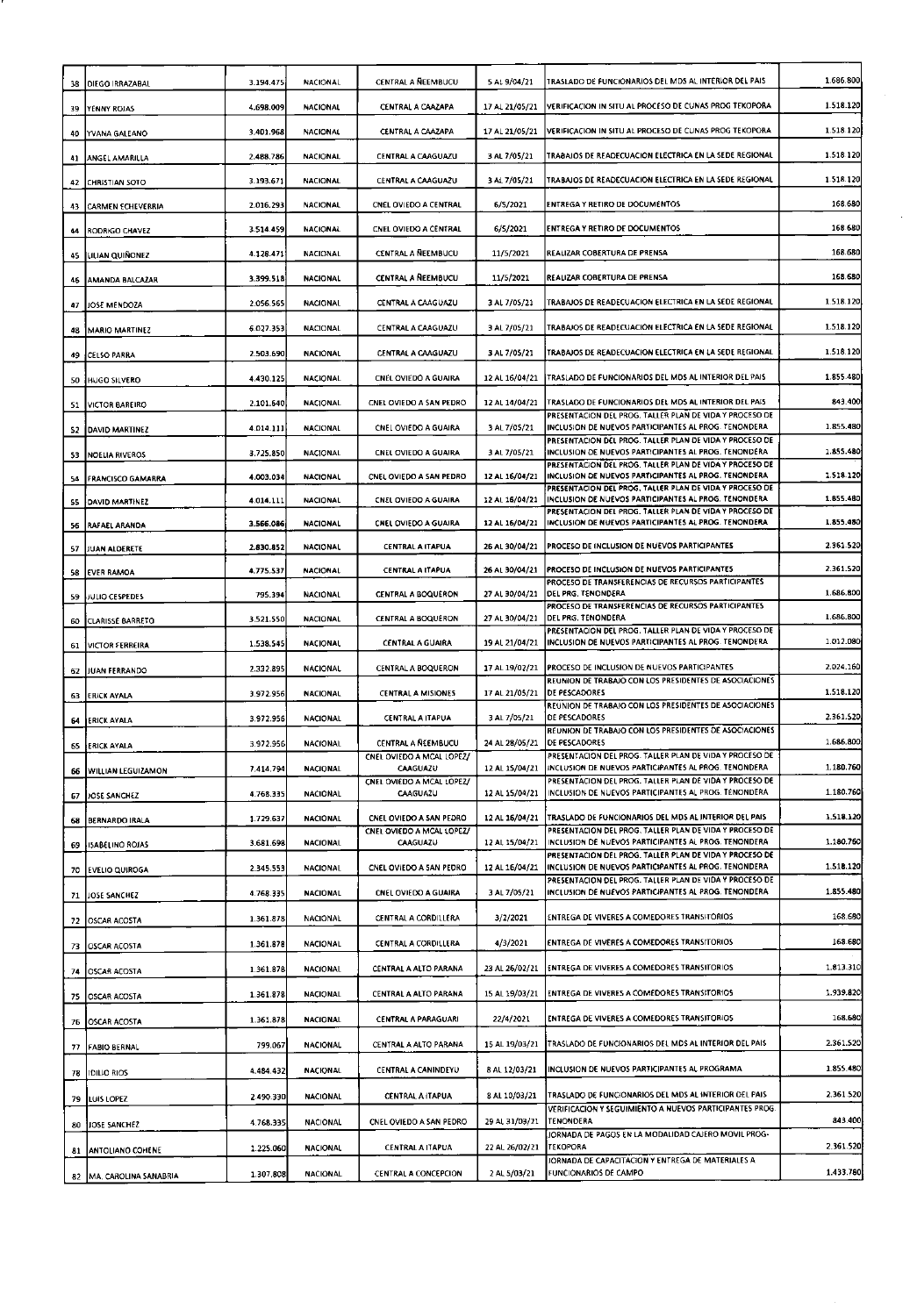| ACTUALIZACION DE DATOS Y FIRMAS DE ACTAS DE<br><b>COMPROMISOS</b><br>CENTRAL A SAN PEDRO<br>14 AL 19/03/21<br>4.007.729<br><b>NACIONAL</b><br><b>HECTOR ARIAS</b><br>83<br>ACTUALIZACION DE DATOS Y FIRMAS DE ACTAS DE<br><b>COMPROMISOS</b><br><b>NACIONAL</b><br>CENTRAL A SAN PEDRO<br>14 AL 19/03/21<br>5.096.534<br><b>FHERNANDO CALDERON</b><br>84<br>ENTREGA DE INSUMOS A FLIAS BENEFICIARIAS EN EL MARCO DEL<br><b>NACIONAL</b><br><b>CENTRAL A GUAIRA</b><br>24 AL 25/03/21<br>PROY. MI HUERTA<br>1.225.060<br>ANTOLIANO COHENE<br>85<br>ENTREGA DE INSUMOS A FLIAS BENEFICIARIAS EN EL MARCO DEL<br>24 AL 25/03/21<br>PROY. MI HUERTA<br>3.796.888<br><b>NACIONAL</b><br>CENTRAL A GUAIRA<br>DAISY RIVAROLA<br>86<br>TRASLADO DE FUNCIONARIOS DEL MDS AL INTERIOR DEL PAIS<br>14 AL 19/03/21<br>4.684.793<br><b>NACIONAL</b><br>CENTRAL A ALTO PARANA<br>87<br>OSCAR PENAYO | 1.855.480<br>1.855.480<br>590.380 |
|---------------------------------------------------------------------------------------------------------------------------------------------------------------------------------------------------------------------------------------------------------------------------------------------------------------------------------------------------------------------------------------------------------------------------------------------------------------------------------------------------------------------------------------------------------------------------------------------------------------------------------------------------------------------------------------------------------------------------------------------------------------------------------------------------------------------------------------------------------------------------------------|-----------------------------------|
|                                                                                                                                                                                                                                                                                                                                                                                                                                                                                                                                                                                                                                                                                                                                                                                                                                                                                       |                                   |
|                                                                                                                                                                                                                                                                                                                                                                                                                                                                                                                                                                                                                                                                                                                                                                                                                                                                                       |                                   |
|                                                                                                                                                                                                                                                                                                                                                                                                                                                                                                                                                                                                                                                                                                                                                                                                                                                                                       |                                   |
|                                                                                                                                                                                                                                                                                                                                                                                                                                                                                                                                                                                                                                                                                                                                                                                                                                                                                       | 590.380                           |
|                                                                                                                                                                                                                                                                                                                                                                                                                                                                                                                                                                                                                                                                                                                                                                                                                                                                                       | 2.277.180                         |
| TRASLADO DE FUNCIONARIOS DEL MOS AL INTERIOR DEL PAIS<br><b>NACIONAL</b><br>CENTRAL A AMAMBAY<br>15 AL 19/03/21<br>1.675.339<br><b>BERNARDINO ENCINA</b><br>88                                                                                                                                                                                                                                                                                                                                                                                                                                                                                                                                                                                                                                                                                                                        | 1.855.480                         |
| CENTRAL A SAN PEDRO<br>16 AL 17/03/21<br>TRASLADO DE FUNCIONARIOS DEL MDS AL INTERIÓR DEL PAIS<br>2.101.640<br><b>NACIONAL</b><br>VICTOR BAREIRO                                                                                                                                                                                                                                                                                                                                                                                                                                                                                                                                                                                                                                                                                                                                      | 506.040                           |
| 89<br>TRASLADO DE FUNCIONARIOS DEL MOS AL INTERIOR DEL PAIS<br>5.246.695<br><b>NACIONAL</b><br>CENTRAL A PARAGUARI<br>23 AL 26/03/21                                                                                                                                                                                                                                                                                                                                                                                                                                                                                                                                                                                                                                                                                                                                                  | 1.054.250                         |
| ALEX GONZALEZ<br>90                                                                                                                                                                                                                                                                                                                                                                                                                                                                                                                                                                                                                                                                                                                                                                                                                                                                   | 506.040                           |
| TRASLADO DE FUNCIONARIOS DEL MDS AL INTERIOR DEL PAIS<br>CENTRAL A SAN PEDRO<br>25 AL 26/03/21<br>2.101.640<br>NACIONAL<br><b>VICTOR BAREIRO</b><br>91                                                                                                                                                                                                                                                                                                                                                                                                                                                                                                                                                                                                                                                                                                                                |                                   |
| REUNION CON AUTORIDADES LOCALES<br>CENTRAL A SAN PEDRO<br>25 AL 26/03/21<br>578.425<br>NACIONAL<br><b>CAYO CACERES</b><br>92                                                                                                                                                                                                                                                                                                                                                                                                                                                                                                                                                                                                                                                                                                                                                          | 506.040                           |
| REUNION CON AUTORIDADES LOCALES<br>CENTRAL A SAN PEDRO<br>25 AL 26/03/21<br>4.191.204<br><b>NACIONAL</b><br><b>HUGO BRITOS</b><br>93                                                                                                                                                                                                                                                                                                                                                                                                                                                                                                                                                                                                                                                                                                                                                  | 506.040                           |
| TRASLADO DE FUNCIONARIOS DEL MOS AL INTERIOR DEL PAIS<br>24 AL 25 03/21<br>3.523.464<br><b>NACIONAL</b><br>CENTRAL A GUAIRA<br>FERNANDO ROA<br>94                                                                                                                                                                                                                                                                                                                                                                                                                                                                                                                                                                                                                                                                                                                                     | 590.380                           |
| TRASLADO DE FUNCIONARIOS DEL MOS AL INTERIOR DEL PAIS<br>CENTRAL A BOQUERON<br>21 AL 26/03/21<br>2.174.036<br><b>NACIONAL</b><br>ANGEL INSERAN<br>95                                                                                                                                                                                                                                                                                                                                                                                                                                                                                                                                                                                                                                                                                                                                  | 2.698.880                         |
| CENTRAL A SAN PEDRO<br>5 AL 6/05/21<br>REUNION CON AUTORIDADES MUNICIPALES<br>NACIONAL<br>1.919.232<br><b>MARTA PENAYO</b><br>96                                                                                                                                                                                                                                                                                                                                                                                                                                                                                                                                                                                                                                                                                                                                                      | 506.040                           |
| 5 AL 6/05/21<br>REUNION CON AUTORIDADES MUNICIPALES<br>578.425<br><b>NACIONAL</b><br>CENTRAL A SAN PEDRO<br>97<br><b>CAYO CACERES</b>                                                                                                                                                                                                                                                                                                                                                                                                                                                                                                                                                                                                                                                                                                                                                 | 506.040                           |
| REALIZAR VERIFICACION IN SITU<br>NACIONAL<br>CENTRAL A SAN PEDRO<br>2 AL 7/05/21<br>1.489.493<br>98<br>SILVIA MONTIEL                                                                                                                                                                                                                                                                                                                                                                                                                                                                                                                                                                                                                                                                                                                                                                 | 1.855.480                         |
| REALIZAR VERIFICACION IN SITU<br>5.010.838<br><b>NACIONAL</b><br>CENTRAL A SAN PEDRO<br>2 AL 7/05/21<br>CYNTHIA BENITEZ<br>99                                                                                                                                                                                                                                                                                                                                                                                                                                                                                                                                                                                                                                                                                                                                                         | 1.855.480                         |
| 2 AL 7/05/21<br>JORNADAS DE PAGOS PROG. TEKOPORA<br>2.023.499<br><b>NACIONAL</b><br>CENTRAL A BOQUERON<br><b>VICTOR GARCIA</b><br>100                                                                                                                                                                                                                                                                                                                                                                                                                                                                                                                                                                                                                                                                                                                                                 | 2.698.880                         |
| JORNADAS DE PAGOS PROG. TEKOPORA<br>2 AL 7/05/21<br>3.489.795<br>NACIONAL<br><b>CENTRAL A BOQUERON</b><br>SARA RECALDE<br>101                                                                                                                                                                                                                                                                                                                                                                                                                                                                                                                                                                                                                                                                                                                                                         | 2.698.880                         |
| JORNADAS DE PAGOS PROG. TEKOPORA<br>CENTRAL A BOQUERON<br>2 AL 7/05/21<br>4.858.505<br><b>NACIONAL</b><br>102 JESSICA GIESE                                                                                                                                                                                                                                                                                                                                                                                                                                                                                                                                                                                                                                                                                                                                                           | 2.698.880                         |
| JORNADAS DE PAGOS PROG. TEKOPORA<br>2 AL 7/05/21<br><b>NACIONAL</b><br>CENTRAL A ITAPUA<br>5.234.285<br>103 JESSICA ORTIZ                                                                                                                                                                                                                                                                                                                                                                                                                                                                                                                                                                                                                                                                                                                                                             | 2.909.730                         |
| VERIFICACION Y SEGUIMIENTO A NUEVOS PARTICIPANTES PROG.<br>TENONDERA<br>CNEL OVIEDO A GUAIRA<br>24 AL 26/03/21<br><b>NACIONAL</b><br>2.345.553<br>104 ELVIO QUIROGA                                                                                                                                                                                                                                                                                                                                                                                                                                                                                                                                                                                                                                                                                                                   | 1.433.780                         |
| 31/05 AL 4/06/21 ENTREGA DE INSUMOS Y MATERIALES DE OFICINA<br><b>NACIONAL</b><br>CENTRAL A CONCEPCION<br>1.871.676<br>105 CARLOS MIRANDA                                                                                                                                                                                                                                                                                                                                                                                                                                                                                                                                                                                                                                                                                                                                             | 1.855.480                         |
| 31/05 AL 4/06/21 ENTREGA DE INSUMOS Y MATERIALES DE OFICINA<br><b>NACIONAL</b><br><b>CENTRAL A CONCEPCION</b><br>4.859.677<br>106 RAUL ZARZA                                                                                                                                                                                                                                                                                                                                                                                                                                                                                                                                                                                                                                                                                                                                          | 1.855.480                         |
| CENTRAL A CONCEPCION<br>31/05 AL 4/06/21 ENTREGA DE INSUMOS Y MATÉRIALES DE OFICINA<br><b>NACIONAL</b><br>3.746.809                                                                                                                                                                                                                                                                                                                                                                                                                                                                                                                                                                                                                                                                                                                                                                   | 1.855.480                         |
| 107<br><b>WALTER PAREDES</b><br>31/05 AL 4/06/21 ENTREGA DE INSUMOS Y MATERIALES DE OFICINA<br><b>CENTRAL A CONCEPCION</b><br><b>NACIONAL</b>                                                                                                                                                                                                                                                                                                                                                                                                                                                                                                                                                                                                                                                                                                                                         | 1.855.480                         |
| 3.369.435<br>108 JORGE MALMORI<br>JORNADAS DE PAGOS PROG. TEKOPORA<br>2 AL 7/05/21                                                                                                                                                                                                                                                                                                                                                                                                                                                                                                                                                                                                                                                                                                                                                                                                    | 2.698.880                         |
| <b>NACIONAL</b><br>CENTRAL A BOQUERON<br>1.119.761<br>109 ALFREDO CORONEL                                                                                                                                                                                                                                                                                                                                                                                                                                                                                                                                                                                                                                                                                                                                                                                                             |                                   |
| JORNADAS DE PAGOS PROG. TEKOPORA<br>NACIONAL<br>CENTRAL A BOQUERON<br>2 AL 7/05/21<br>2.699.094<br>110 MIRTHA AZUAGA                                                                                                                                                                                                                                                                                                                                                                                                                                                                                                                                                                                                                                                                                                                                                                  | 2.698.880                         |
| ACOMPAÑAR A LA MAXIMA AUTORIDAD<br><b>NACIONAL</b><br>CENTRAL A CAAGUAZU<br>14 AL 16/04/21<br>2.226.767<br>111 REINALDO BARRERA                                                                                                                                                                                                                                                                                                                                                                                                                                                                                                                                                                                                                                                                                                                                                       | 843.400                           |
| ACOMPANAR A LA MAXIMA AUTORIDAD<br>NACIONAL<br>CENTRAL A CAAGUAZU<br>14 AL 16/04/21<br>1.709.740<br>112 RODOLFO DELVALLE                                                                                                                                                                                                                                                                                                                                                                                                                                                                                                                                                                                                                                                                                                                                                              | 843.400                           |
| ACOMPAÑAR A LA MAXIMA AUTORIDAD<br><b>NACIONAL</b><br>CENTRAL A CAAGUAZU<br>14 AL 16/04/21<br>3.789.115<br>113 BLAS FIGUEREDO                                                                                                                                                                                                                                                                                                                                                                                                                                                                                                                                                                                                                                                                                                                                                         | 843.400                           |
| ACOMPAÑAR A LA MAXIMA AUTORIDAD<br><b>NACIONAL</b><br>CENTRAL A CAAGUAZU<br>14 AL 15/04/21<br>5.050.124<br>114 VICTOR GONZALEZ                                                                                                                                                                                                                                                                                                                                                                                                                                                                                                                                                                                                                                                                                                                                                        | 843.400                           |
| REUNION CON AUTORIDADES MUNICIPALES<br><b>NACIONAL</b><br>CENTRAL A SAN PEDRO<br>11 AL 13/05/21<br>578.425<br>115 CAYO CACERES                                                                                                                                                                                                                                                                                                                                                                                                                                                                                                                                                                                                                                                                                                                                                        | 843.400                           |
| REUNION CON AUTORIDADES MUNICIPALES<br>CENTRAL A SAN PEDRO<br>11 AL 13/05/21<br>1.919.232<br><b>NACIONAL</b><br>116 MARTA PENAYO                                                                                                                                                                                                                                                                                                                                                                                                                                                                                                                                                                                                                                                                                                                                                      | 843.400                           |
| ACOMPAÑAR EL PROCESO DE ESTUDIO REALIZADOS POR LA ICSO<br>CENTRAL A CAAZAPA<br>10 AL 11/05/21<br>3.663.110<br><b>NACIONAL</b><br>117 MA. LUZ BENITEZ                                                                                                                                                                                                                                                                                                                                                                                                                                                                                                                                                                                                                                                                                                                                  | 506.040                           |
| ACOMPAÑAR EL PROCESO DE ESTUDIO REALIZADOS POR LA ICSO<br>10 AL 11/05/21<br><b>NACIONAL</b><br>CENTRAL A CAAZAPA<br>2.204.268<br>118   LAURA BARRIOS                                                                                                                                                                                                                                                                                                                                                                                                                                                                                                                                                                                                                                                                                                                                  | 506.040                           |
| TRASLADO DE FUNCIONARIOS DEL MOS AL INTERIOR DEL PAIS<br><b>NACIONAL</b><br>CENTRAL A ÑEEMBUCU<br>11 AL 16/04/21<br>3.508.498<br>119 JULIO ALVARENGA                                                                                                                                                                                                                                                                                                                                                                                                                                                                                                                                                                                                                                                                                                                                  | 2.066.330                         |
| REUNION DE TRABAJO CON LOS PRESIDENTES DE ASOCIACIONES<br>CENTRAL A ITAPUA<br>3 AL 7/05/21<br>DE PESCADORES<br><b>NACIONAL</b><br>637.314                                                                                                                                                                                                                                                                                                                                                                                                                                                                                                                                                                                                                                                                                                                                             | 2.361.520                         |
| 120 MIRTHA PEREIRA<br>REUNION DE TRABAJO CON LOS PRESIDENTES DE ASOCIACIONES                                                                                                                                                                                                                                                                                                                                                                                                                                                                                                                                                                                                                                                                                                                                                                                                          | 2.361.520                         |
| <b>DE PESCADORES</b><br>CENTRAL A ITAPUA<br>3 AL 7/05/21<br><b>NACIONAL</b><br>3.514.719<br>121   MA. LETICIA MELOT<br>REUNION DE TRABAJO CON LOS PRESIDENTES DE ASOCIACIONES                                                                                                                                                                                                                                                                                                                                                                                                                                                                                                                                                                                                                                                                                                         |                                   |
| 17 AL 21/05/21<br><b>DE PESCADORES</b><br><b>CENTRAL A MISIONES</b><br><b>NACIONAL</b><br>637.314<br>122 MIRTHA PEREIRA<br>REUNION DE TRABAJO CON LOS PRESIDENTES DE ASOCIACIÓNES                                                                                                                                                                                                                                                                                                                                                                                                                                                                                                                                                                                                                                                                                                     | 1.518.120                         |
| <b>DE PESCADORES</b><br><b>CENTRAL A MISIONES</b><br>17 AL 21/05/21<br>NACIONAL<br>5.194.163<br>123 JUAN CARDOZO<br>REUNION DE TRABAJO CON LOS PRESIDENTES DE ASOCIACIONES                                                                                                                                                                                                                                                                                                                                                                                                                                                                                                                                                                                                                                                                                                            | 1.518.120                         |
| <b>DE PESCADORES</b><br><b>NACIONAL</b><br>CENTRAL A REEMBUCU<br>24 AL 26/05/21<br>637.314<br>124 MIRTHA PEREIRA<br>REUNION DE TRABAJO CON LOS PRESIDENTES DE ASOCIACIONES                                                                                                                                                                                                                                                                                                                                                                                                                                                                                                                                                                                                                                                                                                            | 1.686.800                         |
| DE PESCADORES<br>CENTRAL A REEMBUCU<br>24 AL 26/05/21<br><b>NACIONAL</b><br>5.194.163<br>125 JUAN CARDOZO                                                                                                                                                                                                                                                                                                                                                                                                                                                                                                                                                                                                                                                                                                                                                                             | 1.686.800                         |
| VERIFICACION IN SITU DE LOS T. S. PROG. TEKOHA<br>23 AL 28/05/21<br>CENTRAL A CONCEPCION<br><b>NACIONAL</b><br>4.698.009<br>126 YENNY ROJAS                                                                                                                                                                                                                                                                                                                                                                                                                                                                                                                                                                                                                                                                                                                                           | 2.277.180                         |
| VERIFICACION IN SITU DE LOS T. S. PROG. TEKOHA<br>CENTRAL A CONCEPCION<br>23 AL 28/05/21<br><b>NACIONAL</b><br>2.151.939<br>127 HUGO ZARZA                                                                                                                                                                                                                                                                                                                                                                                                                                                                                                                                                                                                                                                                                                                                            | 2.277.180                         |

 $\mathcal{L}^{\pm}$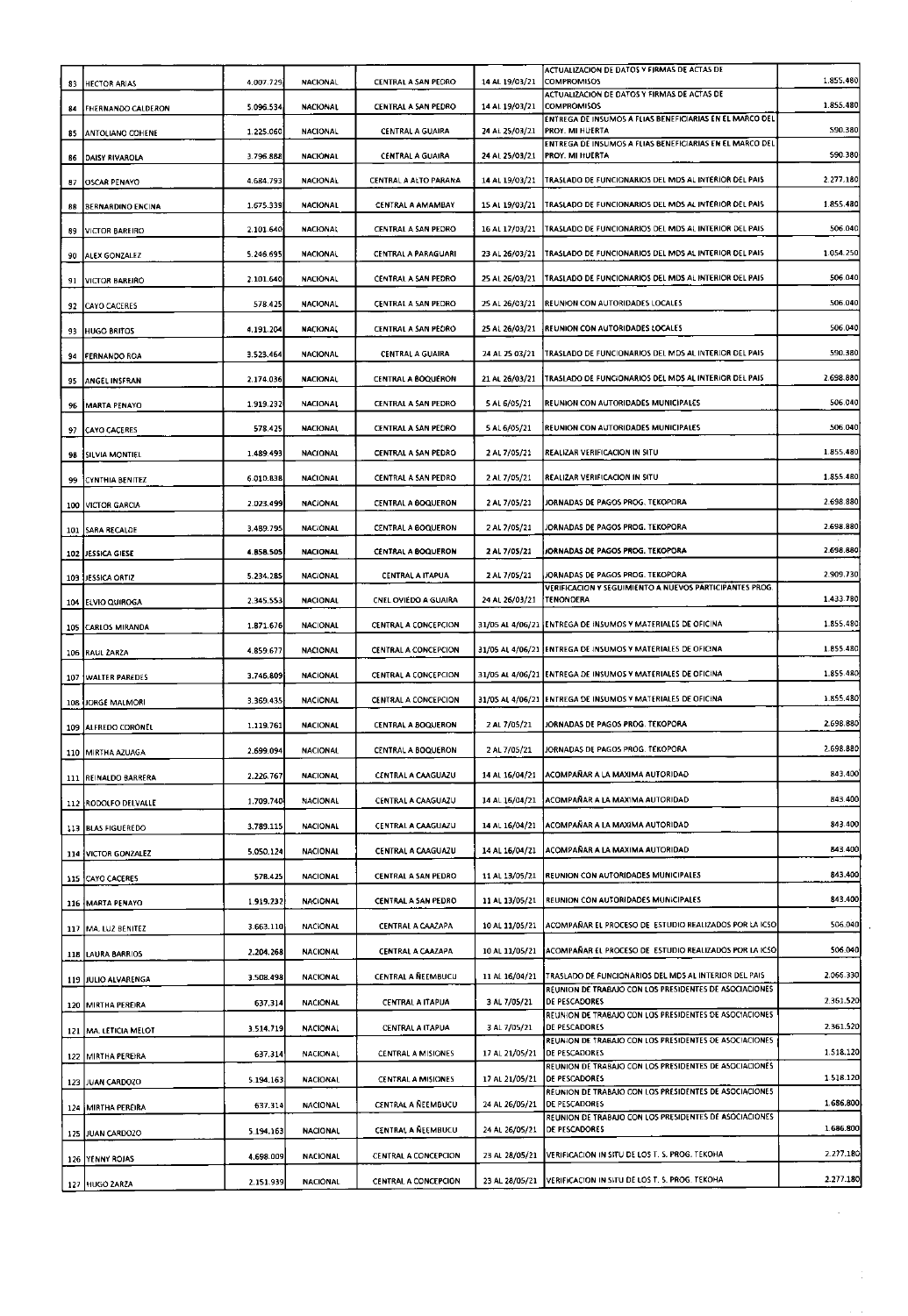| 128 | CAYO CACERES                                                                                                         | 578.425   | <b>NACIONAL</b> | CENTRAL A CAAGUAZU          | 22/4/2021        | REUNION SOBRE REGISTRO SOCIAL DE HOGARES                                                                                                                                                        | 168.680     |
|-----|----------------------------------------------------------------------------------------------------------------------|-----------|-----------------|-----------------------------|------------------|-------------------------------------------------------------------------------------------------------------------------------------------------------------------------------------------------|-------------|
|     | 129 LAURA BARRIOS                                                                                                    | 2.204.268 | <b>NACIONAL</b> | CENTRAL A CAAGUAZU          | 22/4/2021        | REUNION SOBRE REGISTRO SOCIAL DE HOGARES                                                                                                                                                        | 168.680     |
|     | 130   MA. REVECA CHAVEZ                                                                                              | 3.376.741 | NACIONAL        | CENTRAL A CAAGUAZU          | 22/4/2021        | REUNION SOBRE REGISTRO SOCIAL DE HOGARES                                                                                                                                                        | 168.680     |
|     | 131 DAISY RIVEROS                                                                                                    | 2.065.415 | NACIONAL        | CENTRAL A CAAGUAZU          | 22/4/2021        | REUNION SOBRE REGISTRO SOCIAL DE HOGARES                                                                                                                                                        | 168.680     |
|     | 132 JUAN AGUILERA                                                                                                    | 2.844.775 | <b>NACIONAL</b> | CNEL OVIEDO A CAAZAPA       | 14 AL 16/04/21   | TRASLADO DE FUNCIONARIOS DEL MDS AL INTERIOR DEL PAIS                                                                                                                                           | 843.400     |
|     | 133 JOSE COLLANTE                                                                                                    | 3.789.181 | <b>NACIONAL</b> | CNEL OVIEDO A CAAZAPA       | 14 AL 16/04/21   | RELEVAMIENTO DE DATOS DE LAS FLIAS, VERIFICACION<br>SOCIALES.                                                                                                                                   | 843.400     |
|     | 134 JAURELIANO ISARRA                                                                                                | 2.072.451 | <b>NACIONAL</b> | CENTRAL A AMAMBAY           | 3 AL 7/05/21     | COBRO A BENEFICIARIOS DEL PROG. TEKOHA                                                                                                                                                          | 1.855.480   |
|     | 135 RITA MALDONADO                                                                                                   | 5.545.125 | NACIONAL        | CNEL OVIEDO A SAN PEDRO     | 10 AL 12/05/21   | RELEVAMIENTO DE DATOS DE LAS FLIAS, VERIFICACION<br><b>SOCIALES</b>                                                                                                                             | 843.400     |
|     | 136 DIANA FARIÑA                                                                                                     | 5.048.050 | NACIONAL        | CNEL OVIEDO A SAN PEDRO     | 10 AL 12/05/21   | RELEVAMIENTO DE DATOS DE LAS FLIAS, VERIFICACION<br>SOCIALES.                                                                                                                                   | 843.400     |
| 137 | <b>HILDA ROA</b>                                                                                                     | 3.683.331 | <b>NACIONAL</b> | CNEL OVIEDO A SAN PEDRO     | 10 AL 12/05/21   | RELEVAMIENTO DE DATOS DE LAS FLIAS, VERIFICACION<br>SOCIALES.                                                                                                                                   | 843.400     |
|     | 138 LIZ LOPEZ                                                                                                        | 5.523.065 | <b>NACIONAL</b> | CNEL OVIEDO A SAN PEDRO     | 10 AL 12/05/21   | RELEVAMIENTO DE DATOS DE LAS FLIAS, VERIFICACIÓN<br>SOCIALES.                                                                                                                                   | 843.400     |
|     | 139 MA. CARMEN LOVERA                                                                                                | 4.353.204 | <b>NACIONAL</b> | CENTRAL A CONCEPCION        | 9 AL 14/05/21    | COBRO A BENEFICIARIOS DEL PROG. TEKOHA                                                                                                                                                          | 2.277.180   |
|     | 140 MA. GABRIELA PAREDES                                                                                             | 4.842.548 | <b>NACIONAL</b> | CENTRAL A CONCEPCION        | 9 AL 14/05/21    | COBRO A BENEFICIARIOS DEL PROG. TEKOHA                                                                                                                                                          | 2.277.180   |
| 141 | JORGE VILLALBA                                                                                                       | 2.383.184 | <b>NACIONAL</b> | CENTRAL A CONCEPCION        | 3 AL 7/05/21     | REALIZAR PROCESO SUMARIAL A FUNCIONARIA DEL PROG.<br>TEKOHA Y PROG. TEKOPORA                                                                                                                    | 1.855.480   |
|     | 142 LUIS CORONEL                                                                                                     | 3.666.564 | <b>NACIONAL</b> | <b>CENTRAL A CONCEPCION</b> | 3 AL 7/05/21     | REALIZAR PROCESO SUMARIAL A FUNCIONARIA DEL PROG.<br>TEKOHA Y PROG. TEKOPORA                                                                                                                    | 1.855.480   |
|     | <b>143 CYNTHIA RODRIGUEZ</b>                                                                                         | 4.981.090 | <b>NACIONAL</b> | CENTRAL A CONCEPCION        | 3 AL 7/05/21     | REALIZAR PROCESO SUMARIAL A FUNCIONARIA DEL PROG.<br>TEKOHA Y PROG. TEKOPORA                                                                                                                    | 1.855.480   |
|     | 144 MARTA PENAYO                                                                                                     | 1.919.232 | <b>NACIONAL</b> | CENTRAL A SAN PEDRO         | 25 AL 26/04/21   | REUNION DE INTENDENTES EN EL MARCO DEL PLAN NACIONAL<br>DE REDUCCION DE POBREZA                                                                                                                 | 506.040     |
| 145 | <b>CHRISTIAN SOTO</b>                                                                                                | 3.193.671 | <b>NACIONAL</b> | CENTRAL AL CAAGUAZU         | 11 AL 11/02/21   | EQUIPOS INFORMATICOS TRASLADADOS A LA SEDE REGIONAL DE<br>CORONEL VOEDO                                                                                                                         | 168.680     |
|     | 146 ANGEL INSFRAN                                                                                                    | 2.174.036 | <b>NACIONAL</b> | CENTRAL AL CAAGUAZU         | 31 AL 31/03/21   | TRASLADO DE DOCUMENTOS A LA SEDE DE CORONEL OVIEDO                                                                                                                                              | 168.680     |
| 147 | <b>CARLOS MEDINA</b>                                                                                                 | 871.878   | <b>NACIONAL</b> | <b>CENTRAL A GUAIRA</b>     | 08 AL 12/02/21   | TRASLADO DE FUNCIONARIOS DEL MOS AL INTERIOR DEL PAIS                                                                                                                                           | 1.855.480   |
|     | 148 EVER MOLINAS                                                                                                     | 3.761.423 | <b>NACIONAL</b> | <b>CENTRAL A ITAPUA</b>     | 08 AL 12/02/21   | TRASLADO DE FUNCIONARIOS DEL MOS AL INTERIOR DEL PAIS                                                                                                                                           | 2.361.520   |
|     | 149 FERNANDO DEL BUENO                                                                                               | 4.876.041 | <b>NACIONAL</b> | CENTRAL A ÑEEMBUCU          | 01 AL 05/02/21   | TRASLADO DE FUNCIONARIOS DEL MOS AL INTERIOR DEL PAIS                                                                                                                                           | 1.686.800   |
|     | 150 FERNANDO DEL BUENO                                                                                               | 4.876.041 | <b>NACIONAL</b> | CENTRAL A AMAMBAY           | 16 AL 19/02/21   | TRASLADO DE FUNCIONARIOS DEL MDS AL INTERIOR DEL PAIS                                                                                                                                           | 1.433.780   |
| 151 | WALTER ORTIZ                                                                                                         | 1.591.203 | NACIONAL        | CENTRAL A AMAMBAY           | 01 AL 05/02/21   | TRASLADO DE FUNCIONARIOS DEL MOS AL INTERIOR DEL PAIS                                                                                                                                           | 1.855.480   |
|     | 152 SELVA GODOY                                                                                                      | 2.976.092 | <b>NACIONAL</b> | <b>CENTRAL A MISIONES</b>   | 16 AL 19/03/21   | <b>ENTREGA DE VIVERES A COMEDORES TRANSITORIOS</b>                                                                                                                                              | 1.180.760   |
|     | 153 EUGENIO OVELAR                                                                                                   | 5.031.998 | <b>NACIONAL</b> | CENTRAL A ALTO PARANA       | 15 AL 17/03/21   | ENTREGA DE VIVERES A COMEDORES TRANSITORIOS                                                                                                                                                     | 1.265.100   |
|     | 154 SERGIO ACUÑA                                                                                                     | 3.219.294 | <b>NACIONAL</b> | CENTRAL SAN PEDRO           | 15 AL 19/03/21   | TRASLADO DE FUNCIONARIOS DEL MOS AL INTERIOR DEL PAIS                                                                                                                                           | 1.939.820   |
|     | 155 AMADO TORRES                                                                                                     | 488.444   | <b>NACIONAL</b> | CENTRAL SAN PEDRO           | 08 AL 10/03/21   | TRASLADO DE FUNCIONARIOS DEL MOS AL INTERIOR DEL PAIS                                                                                                                                           | 843.400     |
|     | 156 EVER MOLINAS                                                                                                     | 3.761.423 | <b>NACIONAL</b> | <b>CENTRAL A AMAMBAY</b>    | 02 AL 05/03/21   | TRASLADO DE FUNCIONARIOS DEL MOS AL INTERIOR DEL PAIS                                                                                                                                           | 1.433.780   |
|     | 157 FERNANDO DEL BUENO                                                                                               | 4.876.041 | <b>NACIONAL</b> | CENTRAL A CAAGUAZU          | 09 AL 11/03/21   | TRASLADO DE FUNCIONARIOS DEL MOS AL INTERIOR DEL PAIS                                                                                                                                           | 843.400     |
|     | 158 HUGO SILVERO                                                                                                     | 4.430.125 | <b>NACIONAL</b> | <b>CENTRAL GUAIRA</b>       | 09 AL 12/03/21   | TRASLADO DE FUNCIONARIOS DEL MDS AL INTERIOR DEL PAIS                                                                                                                                           | 1.349.440   |
|     | 159 JUAN AGUILERA                                                                                                    | 2.844.775 | <b>NACIONAL</b> | CENTRAL A CANINDEYU         | 23 AL 26/02/21   | TRASLADO DE FUNCIONARIOS DEL MOS AL INTERIOR DEL PAIS                                                                                                                                           | 1.433.780   |
|     | 160 JUAN SANTACRUZ                                                                                                   | 643.056   | <b>NACIONAL</b> | CENTRAL A NEEMBUCU          | 01 AL 05/03/21   | TRASLADO DE FUNCIONARIOS DEL MOS AL INTERIOR DEL PAIS                                                                                                                                           | 1.686.800   |
|     | 161 OSCAR PENAYO                                                                                                     | 4.684.793 | NACIONAL        | CENTRAL A AMAMBAY           | 21 AL 26/02/21   | TRASLADO DE FUNCIONARIOS DEL MDS AL INTERIOR DEL PAIS                                                                                                                                           | 2.277.180   |
|     | 162 ANIBAL DOMINGUEZ                                                                                                 | 5.391.524 | NACIONAL        | CENTRAL A CORDILLERA        | 10 AL 10/03/21   | JORNADA DE ENTREGA DE VIVERES A COMEDORES<br><b>TRANSITORIOS</b>                                                                                                                                | 168.680     |
|     | 163 AMADO TORRES                                                                                                     | 488.444   | <b>NACIONAL</b> | CENTRAL A SAN PEDRO         | 15 AL 18/02/2021 | TRASLADO DE FUNCIONARIOS DEL MDS AL INTERIOR DEL PAIS                                                                                                                                           | 1.180.760   |
|     |                                                                                                                      | 1.591.203 | NACIONAL        | CENTRAL A CAAGUAZU/GUAIRA   | 16 AL 19/02/21   | TRASLADO DE FUNCIONARIOS DEL MDS AL INTERIOR DEL PAIS                                                                                                                                           | 1.265.100   |
|     | 164 WALTER ORTIZ                                                                                                     | 871.878   | <b>NACIONAL</b> | CENTRAL A ITAPUA            | 02 AL 05/03/21   | TRASLADO DE FUNCIONARIOS DEL MDS AL INTERIOR DEL PAIS                                                                                                                                           | 1.813.310   |
|     | 165 CARLOS MEDINA                                                                                                    | 4.112.730 | <b>NACIONAL</b> | CENTRAL A ALTO PARANA       | 24 AL 26/02/21   | TRASLADO DE FUNCIONARIOS DEL MDS AL INTERIOR DEL PAIS                                                                                                                                           | 1.265.100   |
|     | 166 GUIDO ACUÑA                                                                                                      |           |                 | CENTRAL A CORDILLERA        | 04 AL 04/03/21   | TRASLADO DE FUNCIONARIOS DEL MDS AL INTERIOR DEL PAIS                                                                                                                                           | 168.680     |
|     | 167   MARCOS ARCE                                                                                                    | 4.349.881 | NACIONAL        |                             |                  |                                                                                                                                                                                                 | 1.180.760   |
|     | 168 WALTER ORTIZ<br>$(15)$ T ot a $1$                                                                                | 1.591.203 | NACIONAL        | CENTRAL A SAN PEDRO         | 02 AL 05/03/21   | TRASLADO DE FUNCIONARIOS DEL MDS AL INTERIOR DEL PAIS                                                                                                                                           | 233.748.310 |
|     | (16) Total de viáticos del mes: Doscientos treinta y tres millones, setecientos cuarenta y ocho mil trescientos diez |           |                 |                             |                  |                                                                                                                                                                                                 |             |
|     | <b>OBSERVACION:</b>                                                                                                  |           |                 |                             |                  | El informe de la persona se debe adjuntar en formato PDF, de manera a enlazar con el item correspondiente al viaje,y al realizar un clic debe mostrar en la lupa se debe mostrar en formato PDF |             |
|     |                                                                                                                      |           |                 |                             |                  |                                                                                                                                                                                                 |             |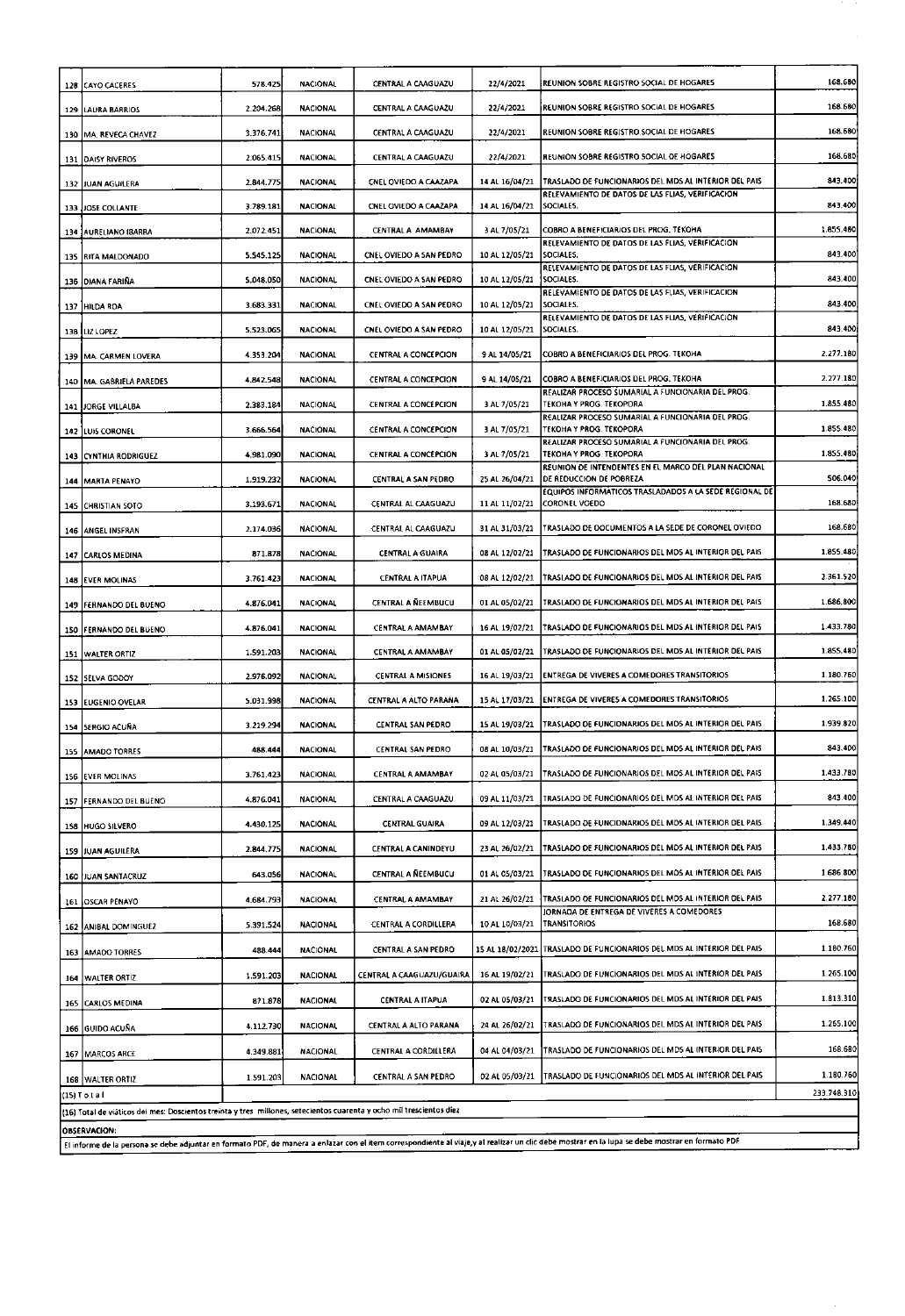



#### **<sup>3</sup>** GOBIERNO **NACIONAL** 躙



#### FORMULARIO DE AUTORIZACION DE VIAJE Y PAGO DE VIATICO

## **ANEXO Nº II**

Fernando de la Mora, 21 de abril de 2021

SEÑOR/A: Luis Javier Ruiz Diaz

#### **VICEMINISTRO DE ADMINISTRACIÓN Y FINANZAS**

PRESENTE: Me dirijo a Usted, a los efectos de solicitar la provision de viáticos.

| C.I.N*<br>그림을                                                 | NOMBRE Y APELLIDO<br>Ð.<br>그런 그 나는 아프라이<br>48P.                                                                                                             | CARGO                                             | CANTIDAD<br>DE DIAS                                            | MONTO POR DIA/ESCALA<br>DE VIATICOS                                                                                   | <b>IMPORTE</b><br>VIATICO GS <sup></sup>                                                                  | <b>MONTO TOTAL</b><br>968 QR                                                                   |
|---------------------------------------------------------------|-------------------------------------------------------------------------------------------------------------------------------------------------------------|---------------------------------------------------|----------------------------------------------------------------|-----------------------------------------------------------------------------------------------------------------------|-----------------------------------------------------------------------------------------------------------|------------------------------------------------------------------------------------------------|
| 5391524                                                       | ANIBAL MILCIADES.<br>DOMINGUEZ BENITEZ                                                                                                                      | <b>AUXILIAR</b><br><b>ADMINISTRATIVO/A</b>        | 3                                                              | 548.210                                                                                                               | 1.096.420                                                                                                 | 1.265.100                                                                                      |
| y.gr                                                          | Son Guaranies: un millón doscientos sesenta y cinco mil cien-<br>m.                                                                                         |                                                   | 100 million<br>$\sim$ $\sim$                                   | 75.<br>좋~ #요.<br>şik,<br>$\mathcal{L}_{\mathbf{A}}$<br>Ä,                                                             | -Rb<br>그렸는<br>$\sim$<br>11,597                                                                            | $\frac{1}{2}$<br>キ<br>ភ<br>About 1997<br>SS.                                                   |
|                                                               | ORGANIZACIONES COMUNITARIAS                                                                                                                                 |                                                   |                                                                | DEPENDENCIA / DIRECCION GENERAL: DIRECCION GENERAL DE PROGRAMAS Y PROYECTOS SOCIALES/PROGRAMA DE APOYO A COMEDORES DE |                                                                                                           |                                                                                                |
| <b>CENTRAL</b>                                                | QUIEN SE TRASLADA DE DISTRITO/DPTO/PAIS: FERNANDO DE LA MORA /                                                                                              |                                                   |                                                                | AI DISTRITO/OPTO/PAIS: {"CIUDAD DEL ESTE / ALTO<br>PARANÁ","FERNANDO DE LA MORA / CENTRAL"}                           |                                                                                                           |                                                                                                |
|                                                               | FECHA DE SALIDA: 28 de abril de 2021                                                                                                                        |                                                   |                                                                | FECHA DE RETORNO: 30 de abril de 2021                                                                                 |                                                                                                           |                                                                                                |
|                                                               | OBJETIVO DEL VIAJE: ENTREGA DE VIVERES A 20 COMEDORES TRANSITORIOS<br>-91<br>남편 그는 아직 아래도<br>Ar.                                                            | 差                                                 | $\ldots$                                                       | Ŵ.<br>m<br>÷<br>629                                                                                                   | -36<br>55만<br>ŵ,<br>æ                                                                                     | 鄹<br>nbi.<br>ÿ                                                                                 |
|                                                               | RESUMEN DE ACTIVIDADES A REALIZAR POR DIA                                                                                                                   | 122<br>1573                                       | DISTRITO / DPTO                                                | 博打<br>operi.                                                                                                          | 1. TY<br><b>LIQUIDACION FINAL</b>                                                                         | 鄂<br>19<br>e                                                                                   |
| 28/4/2021<br>1<br>29/4/2021<br>$\mathbf{2}$<br>з<br>30/4/2021 | ENTREGA DE VIVERES A 20 COMEDORES TRANSITORIOS<br>ENTREGADE VIVERES A 20 COMEDDRES TRANSITORIOS<br>ENTREGA DE VIVERES A 20 COMEDORES TRANSITORIOS - RETORNO |                                                   | ALTO PARANA<br>ALTO PARANA<br>FERNANDO DE LA<br>MORA / CENTRAL | CIUDAD DEL ESTE /<br>CIUDAD DEL ESTE /<br>IMPORTE TOTAL:                                                              | <b>IMPORTE DE VIATICO:</b><br><b>VIÁTICO DE RETORNO:</b><br>Son Guaranies: un millón doscientos sesenta y | 1.096.420<br>168.680<br>1.265.100                                                              |
|                                                               |                                                                                                                                                             |                                                   |                                                                | cinco mil cien<br>-William Berg<br>속원.                                                                                |                                                                                                           | FORMA DE PAGO ANTE ANNU<br>濫                                                                   |
|                                                               |                                                                                                                                                             |                                                   |                                                                | <b>BANCO:</b><br>CHEQUE:                                                                                              | х                                                                                                         |                                                                                                |
|                                                               |                                                                                                                                                             |                                                   | SE APRUEBA LA REALIZACION DEL VIAJE                            |                                                                                                                       |                                                                                                           |                                                                                                |
|                                                               | MICONDES/DOMINGUEZ BENITEZ<br>ANB<br><b>FUNCIONARIO/A COMISIONADO/A</b>                                                                                     |                                                   |                                                                |                                                                                                                       | ovecto d<br>ae organizi                                                                                   | <b>iedores</b><br><del>Comunitarias</del>                                                      |
| <b>VERIFICADO POR:</b><br>FECHA:                              | $\oint$ $\iota u^{\iota}$<br>Cardozo                                                                                                                        | PARA USO DE LA DIRECCION DE CONTROL Y SEGUIMIENTO |                                                                | 621<br>N° DE ORDEN:<br>FECHA DE REMISION: $ZO/CJ$                                                                     |                                                                                                           |                                                                                                |
|                                                               | AL VICEMINISTERIO DE ADMINISTRACION Y FINANZAS: Con el parecer favorable de esta Dirección.                                                                 |                                                   |                                                                |                                                                                                                       | Lic. Jorge<br>Dirección de Con<br><b>Rinisteric I</b>                                                     | Espínola<br>fo! y Seguimiento<br><b>DRIA DE CONTROL Y</b>                                      |
|                                                               |                                                                                                                                                             |                                                   | SE AUTORIZA EL PAGO DE VIÁTICO                                 |                                                                                                                       |                                                                                                           | <b>SEGUIMIENTO</b>                                                                             |
|                                                               | A la Dirocción Financiera para sus efectos                                                                                                                  |                                                   |                                                                |                                                                                                                       | <b>VICEMINIS</b>                                                                                          |                                                                                                |
|                                                               | $\beta$ , $\beta$ , $\beta$                                                                                                                                 |                                                   |                                                                |                                                                                                                       |                                                                                                           | Vicembriatro<br>Viceministerio de Administración y Finanzas<br>Ministerio de Desarrolio Social |
|                                                               | ACTIVITIEL V.                                                                                                                                               |                                                   |                                                                |                                                                                                                       |                                                                                                           |                                                                                                |
| Nº viaje: 1746 - Nº detalle: 3925                             | FECHA                                                                                                                                                       |                                                   |                                                                |                                                                                                                       |                                                                                                           |                                                                                                |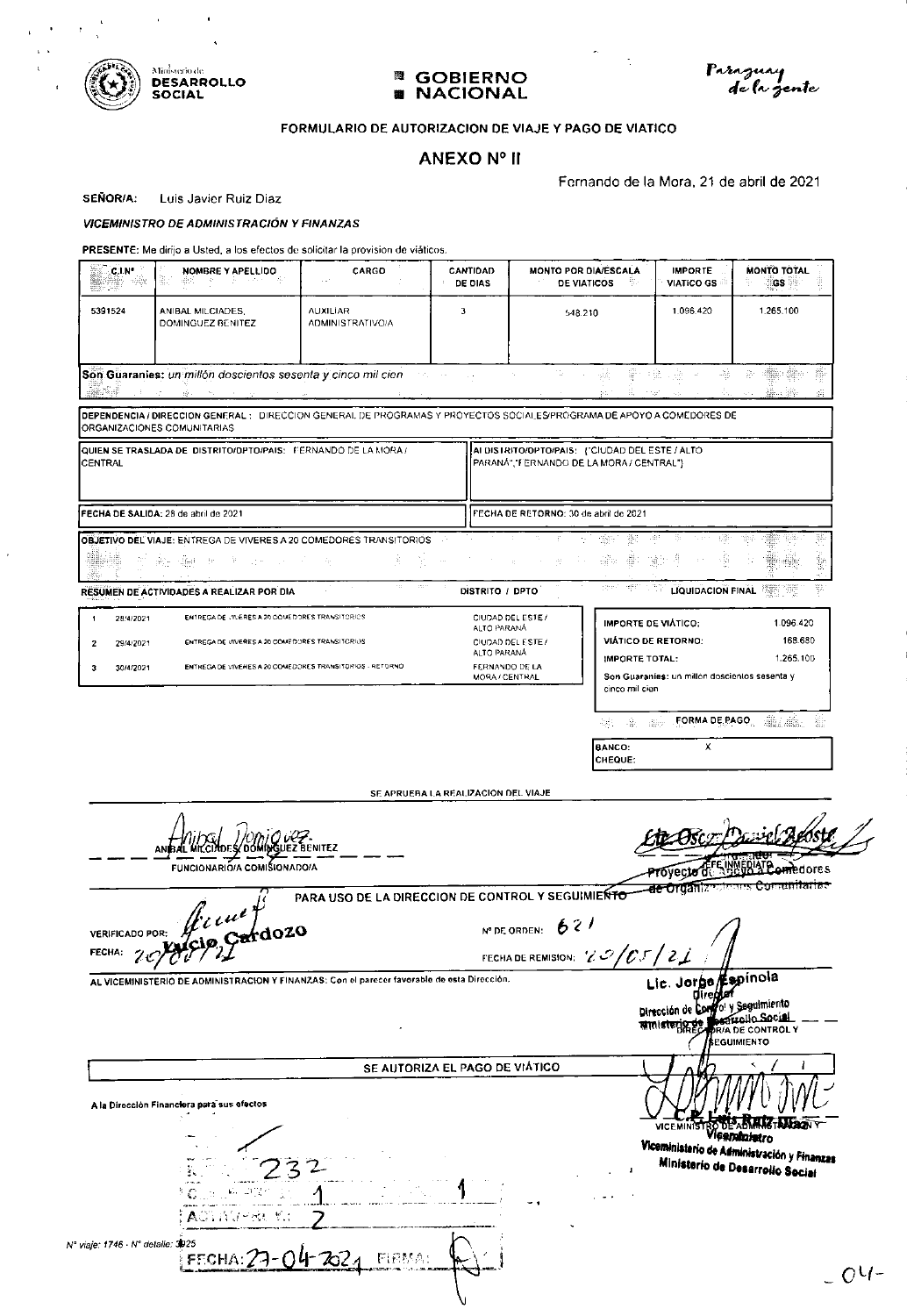Ministriade<br>DESARROLLO<br>SOCIAL





 $\hat{\alpha}_{\alpha}$ 

#### FORMULARIO DE AUTORIZACION DE VIAJE Y PAGO DE VIATICO

## **ANEXO Nº II**

Fernando de la Mora, 21 de abril de 2021

**SEÑOR/A:** Luis Javier Ruiz Diaz

**VICEMINISTRO DE ADMINISTRACIÓN Y FINANZAS** 

| 1111844                |                                                                                                                                                      |                                                   | DE DIAS:                             | <b>DE VIATICOS</b>                                                                         |                                                   | <b>MATICO GS</b>                              | 68                                                                                                             |
|------------------------|------------------------------------------------------------------------------------------------------------------------------------------------------|---------------------------------------------------|--------------------------------------|--------------------------------------------------------------------------------------------|---------------------------------------------------|-----------------------------------------------|----------------------------------------------------------------------------------------------------------------|
|                        | HILDA MAIESSI, YAMBAY<br><b>ALVARENGA</b>                                                                                                            | <b>TECNICO/A</b>                                  | 3                                    | 548,210                                                                                    |                                                   | 1,096,420                                     | 1,265.100                                                                                                      |
|                        | Son Guaranies: un millón doscientos sesenta y cinco mil cien-                                                                                        |                                                   |                                      |                                                                                            |                                                   |                                               |                                                                                                                |
|                        | DEPENDENCIA / DIRECCION GENERAL: DIRECCION GENERAL DE PROGRAMAS Y PROYECTOS SOCIALES/PROGRAMA DE APOYO A COMEDORES DE<br>ORGANIZACIONES COMUNITARIAS |                                                   |                                      |                                                                                            |                                                   |                                               |                                                                                                                |
|                        | QUIEN SE TRASLADA DE DISTRITO/DPTO/PAIS: FERNANDO DE LA MORA /                                                                                       |                                                   |                                      | AI DISTRITO/DPTO/PAIS: ("CIUDAD DEL ESTE / ALTO<br>PARANA, FERNANDO DE LA MORA / CENTRAL") |                                                   |                                               |                                                                                                                |
|                        | FECHA DE SALIDA: 28 de abril de 2021                                                                                                                 |                                                   |                                      | FECHA DE RETORNO: 30 de abril de 2021                                                      |                                                   |                                               |                                                                                                                |
|                        | OBJETIVO DEL VALIE: ENTREGA DE VIVERES A 29 CONEDORES TRANSITORIOS                                                                                   |                                                   |                                      |                                                                                            |                                                   |                                               |                                                                                                                |
|                        | <b>RESUMEN DE ACTIVIDADES À REALIZAR POR DIA:</b>                                                                                                    |                                                   | DISTRITO / DPTO                      |                                                                                            |                                                   | <b>LIGURDACION FINAL</b>                      |                                                                                                                |
| 28-4/2021<br>29-4/2021 | ENTREGA DE VIVERES A 20 COMÉDORES TRANSITORIOS<br>ENTREGA DE VIVERIES A 20 COMEDORIES TRANSITORIOS                                                   |                                                   | ALTO PARANA                          | <b>CIUDAD DEL ESTE /</b><br>CIUDAD DEL ESTE /                                              | IMPORTE DE VIÁTICO:<br><b>VIATICO DE RETORNO:</b> |                                               | 1.096.420<br>168.680                                                                                           |
| 30 4/2021              | ENTREGA DE VIVERES A 20 COMEDORES TRANSITORIOS - RETORNO                                                                                             |                                                   | ALTO PARANA<br><b>MORA / CENTRAL</b> | FERNANDO DE LA                                                                             | <b>IMPORTE TOTAL:</b>                             | Son Guaranies: un milión doscientos sesenta y | 1,265,100                                                                                                      |
|                        |                                                                                                                                                      |                                                   |                                      |                                                                                            | cinco mil cien                                    | <b>FORMA DE PAGO</b>                          |                                                                                                                |
|                        |                                                                                                                                                      |                                                   |                                      |                                                                                            |                                                   | x                                             | - 1999 - 1999                                                                                                  |
|                        |                                                                                                                                                      |                                                   |                                      |                                                                                            | <b>BANCO:</b>                                     |                                               |                                                                                                                |
|                        | HILDA MAIESSI, YAMBAY ALVARENGA                                                                                                                      |                                                   | SE APRUEBA LA REALIZACION DEL VIAJE  |                                                                                            | CHEQUE:                                           |                                               |                                                                                                                |
|                        | <b>FUNCIONARIO/A COMISIONADO/A</b>                                                                                                                   | PARA USO DE LA DIRECCION DE CONTROL Y SEGUIMIENTO |                                      | 6.2.2<br><b>N° DE ORDEN:</b>                                                               |                                                   | <u>ಸ್ತು ರಾ</u> ಕ                              | <b>JEFE INMEDIATO</b><br>2014年1月17日<br>$\mathfrak{t}^{\pm} \cap \mathfrak{t}$<br>troyecto de grove a Comedores |
|                        | VERIFICADO POR: ///LUU2<br>ardozo                                                                                                                    |                                                   |                                      | FECHA DE REMISION: $2007/202/$                                                             |                                                   | in as t                                       | $\tau_{\rm esc}$ comunitarias                                                                                  |
|                        | AL VICEMINISTERIO DE ADMINISTRACIÓN Y FINANZAS: Con el parecer favorable de esta Dirección.                                                          |                                                   |                                      |                                                                                            |                                                   |                                               | Lic. Jorge Espínola<br>Dirección de Califrol y Seguimiento                                                     |
|                        |                                                                                                                                                      |                                                   | SE AUTORIZA EL PAGO DE VIÁTICO       |                                                                                            |                                                   |                                               | Minierer de Des arreites Eval                                                                                  |
| <b>FECHA:</b>          | A la Dirección Financiara pera sus efectos                                                                                                           |                                                   |                                      |                                                                                            |                                                   |                                               | Ministerio de Aquino de Secial                                                                                 |
|                        | 232                                                                                                                                                  |                                                   |                                      |                                                                                            |                                                   |                                               |                                                                                                                |
|                        | Nº viaje: 1746 - Nº detalle: 3831'<br>ACTIVATION:                                                                                                    |                                                   |                                      | $\vee$ 1                                                                                   |                                                   |                                               |                                                                                                                |
|                        | FECHA:                                                                                                                                               | ZOZA                                              | <b>FIRMA:</b>                        |                                                                                            |                                                   |                                               |                                                                                                                |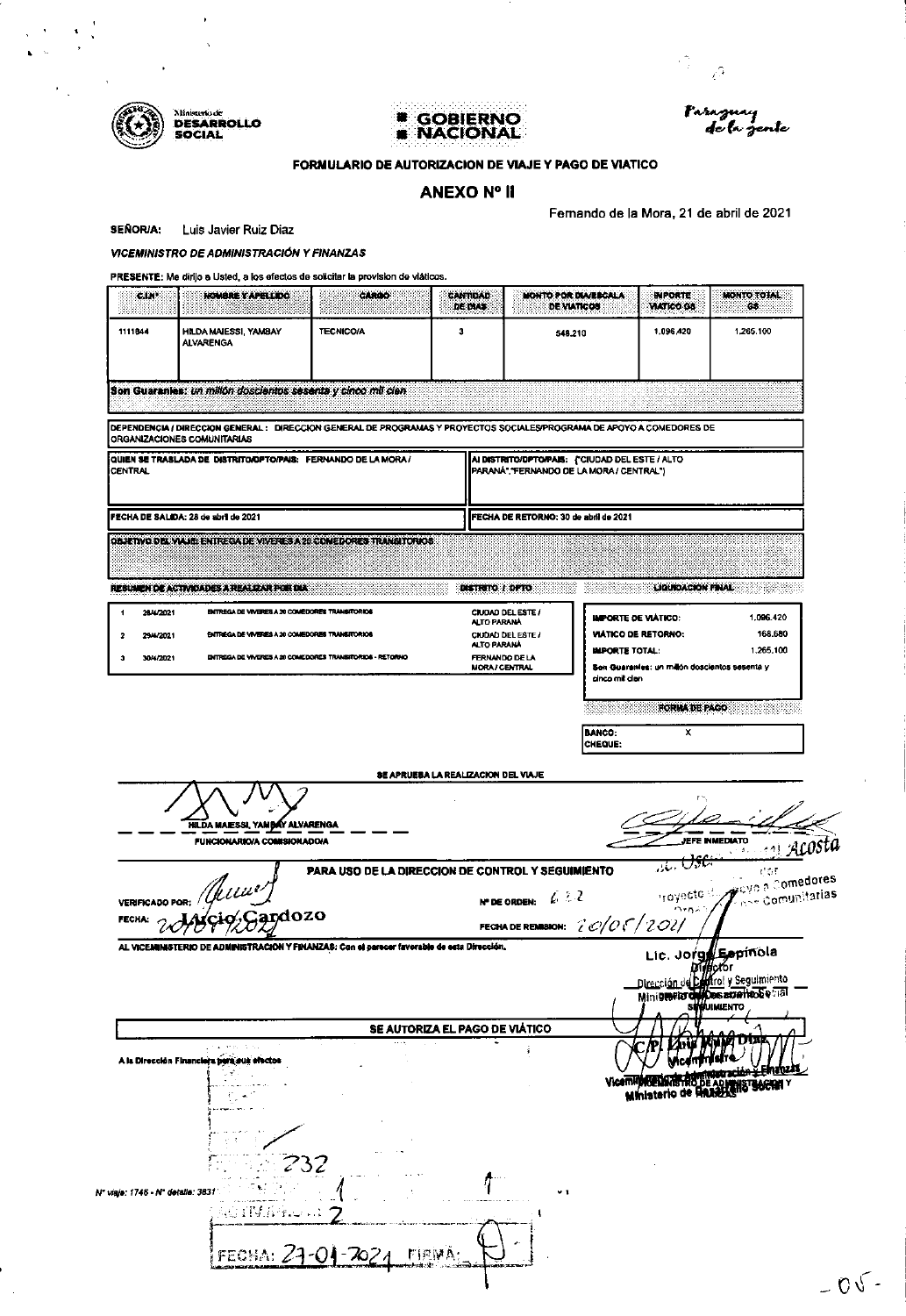

 $\alpha$  $\sim$ 

 $\begin{array}{l} \mathcal{L}_{\mathcal{G}} \subset \mathcal{L} \\ \mathcal{L}_{\mathcal{G}} \subset \mathcal{L} \end{array}$ 

# **E GOBIERNO**<br>**E NACIONAL**



## FORMULARIO DE AUTORIZACION DE VIAJE Y PAGO DE VIATICO

## **ANEXO Nº II**

**SEÑOR/A:** Luis Javier Ruiz Diaz Fernando de la Mora, 16 de abril de 2021

VICEMINISTRO DE ADMINISTRACIÓN Y FINANZAS

| 2026002                              |                                                                                                                                                       |                                                                     | <b>CANTIDAD</b><br><b>DE DIAS</b>       | <b>MONTO POR DIAVERCALA</b><br><b>DE VIATICOS</b>                 | <b><i>UMPORTE:</i></b><br><b>VIATICO GS</b>                                              | <b>MONTO TOTAL</b><br>68                                     |
|--------------------------------------|-------------------------------------------------------------------------------------------------------------------------------------------------------|---------------------------------------------------------------------|-----------------------------------------|-------------------------------------------------------------------|------------------------------------------------------------------------------------------|--------------------------------------------------------------|
|                                      | MELISSA BEATRIZ,<br>SANCHEZ GARCIA                                                                                                                    | <b>TECNICO/A</b><br>ADMINISTRATIVO/A -<br><b>FINANCIERA</b>         | 2                                       | 379.530                                                           | 379.530                                                                                  | 548.210                                                      |
|                                      | Son Guaranias: quinientos cuarenta y ocho mil doscientos diaz                                                                                         |                                                                     |                                         |                                                                   |                                                                                          |                                                              |
|                                      | DEPENDENCIA / DIRECCION GENERAL : DIRECCION GENERAL DE PROGRAMAS Y PROYECTOS SOCIALES/PROGRAMA DE APOYO A COMEDORES DE<br>ORGANIZACIONES COMUNITARIAS |                                                                     |                                         |                                                                   |                                                                                          |                                                              |
| <b>CENTRAL</b>                       | QUIEN SE TRASLADA DE DISTRITO/DPTO/PAIS: FERNANDO DE LA MORA /                                                                                        |                                                                     | <b>NEEMBUCÚ3</b>                        | AI DISTRITO/DPTO/PAIS: ("FERNANDO DE LA MORA / CENTRAL", "PILAR / |                                                                                          |                                                              |
|                                      | FECHA DE SALIDA: 20 de abril de 2021                                                                                                                  |                                                                     |                                         | FECHA DE RETORNO: 21 de abril de 2021                             |                                                                                          |                                                              |
|                                      | OBJETIVO DEL VIAJE: ENTREGADE VIVERES COMEDORES TRANSITORIOS<br>REBUNEN DE ACTIVIDADES À REALIZAR POR DIA                                             |                                                                     |                                         |                                                                   |                                                                                          |                                                              |
| 20/4/2021                            | ENTREGA DE VIVERES COMEDORES TRANSITORIOS                                                                                                             |                                                                     | DISTRITO I DATO<br>PILAR NEEMBUCU       |                                                                   | <b>LIQUIDACION FINAL</b>                                                                 |                                                              |
| $\overline{\mathbf{z}}$<br>21-4/2021 | ENTREGA DE VIVERES COMEDORES TRANSITORIOS - RETORNO                                                                                                   |                                                                     | FERNANDO DE LA<br><b>MORA / CENTRAL</b> |                                                                   | <b>IMPORTE DE VIÁTICO:</b><br><b>VIÁTICO DE RETORNO:</b>                                 | 379.530<br>168.680                                           |
|                                      |                                                                                                                                                       |                                                                     |                                         |                                                                   | <b>IMPORTE TOTAL:</b><br>Son Guaranías: quinientos cuarenta y ocho mi<br>doscientos diez | 548.210                                                      |
|                                      |                                                                                                                                                       |                                                                     |                                         |                                                                   | FORMA DE PAGO                                                                            |                                                              |
|                                      |                                                                                                                                                       |                                                                     |                                         | <b>BANCO:</b>                                                     | x                                                                                        |                                                              |
|                                      |                                                                                                                                                       |                                                                     |                                         | CHEQUE:                                                           |                                                                                          |                                                              |
|                                      |                                                                                                                                                       |                                                                     | BE APRUEBA LA REALIZACION DEL VIAJE     |                                                                   |                                                                                          |                                                              |
|                                      | MELISSA BEATRIZ, SANCHEZ GARCIA<br>FUNCIONARIO/A COMISIONADO/A                                                                                        |                                                                     |                                         |                                                                   |                                                                                          | JEF <u>E INMEDIATO</u> .                                     |
|                                      |                                                                                                                                                       | PARA USO DE LA DIRECCION DE CONTROL Y SEGUIMIENTO<br>Fernando Muñoz |                                         |                                                                   |                                                                                          |                                                              |
|                                      | <b>Técnico</b>                                                                                                                                        |                                                                     |                                         | <b>N' DE ORDEN:</b> $\sqrt{63}$                                   |                                                                                          | Doniel Acost                                                 |
|                                      | <b>DCPP-DCS</b><br>22-04-2021                                                                                                                         |                                                                     |                                         | FECHA DE REMISION: 22-CV1-2021                                    |                                                                                          | Preyesto de Apoyo a Comedore:<br>de Organizaciones Comedore: |
|                                      | AL VICEMBASTERIO DE ADMINISTRACION Y FINANZAS: Con el parson favorable de esta Dirección,                                                             |                                                                     |                                         |                                                                   | Lin. Jorge Espínola                                                                      |                                                              |
|                                      |                                                                                                                                                       |                                                                     |                                         |                                                                   | ុគ្គ។ ៧ឆ្                                                                                | egumiento                                                    |
|                                      |                                                                                                                                                       | SE AUTORIZA EL PAGO DE VIÁTICO                                      |                                         |                                                                   |                                                                                          | <b>SEGUIMENTO</b>                                            |
|                                      | A la Dirección Financiera para sus efectos                                                                                                            |                                                                     |                                         |                                                                   |                                                                                          |                                                              |
|                                      |                                                                                                                                                       |                                                                     |                                         |                                                                   |                                                                                          |                                                              |
|                                      | -------                                                                                                                                               |                                                                     |                                         |                                                                   |                                                                                          | <b>FINANZAS</b>                                              |
| VERIFICADO POR:<br>FECHA:            |                                                                                                                                                       | i ny many tanàna a                                                  |                                         |                                                                   |                                                                                          |                                                              |
|                                      | SI.                                                                                                                                                   |                                                                     |                                         |                                                                   |                                                                                          |                                                              |
| N" viaje: 1710 - N" detaile: 37.     | RUBRO: $232$<br><b>CLASE PROG:</b> /                                                                                                                  |                                                                     |                                         |                                                                   |                                                                                          |                                                              |
|                                      | ACTIV./PEGY.                                                                                                                                          |                                                                     |                                         |                                                                   | $-15-$                                                                                   |                                                              |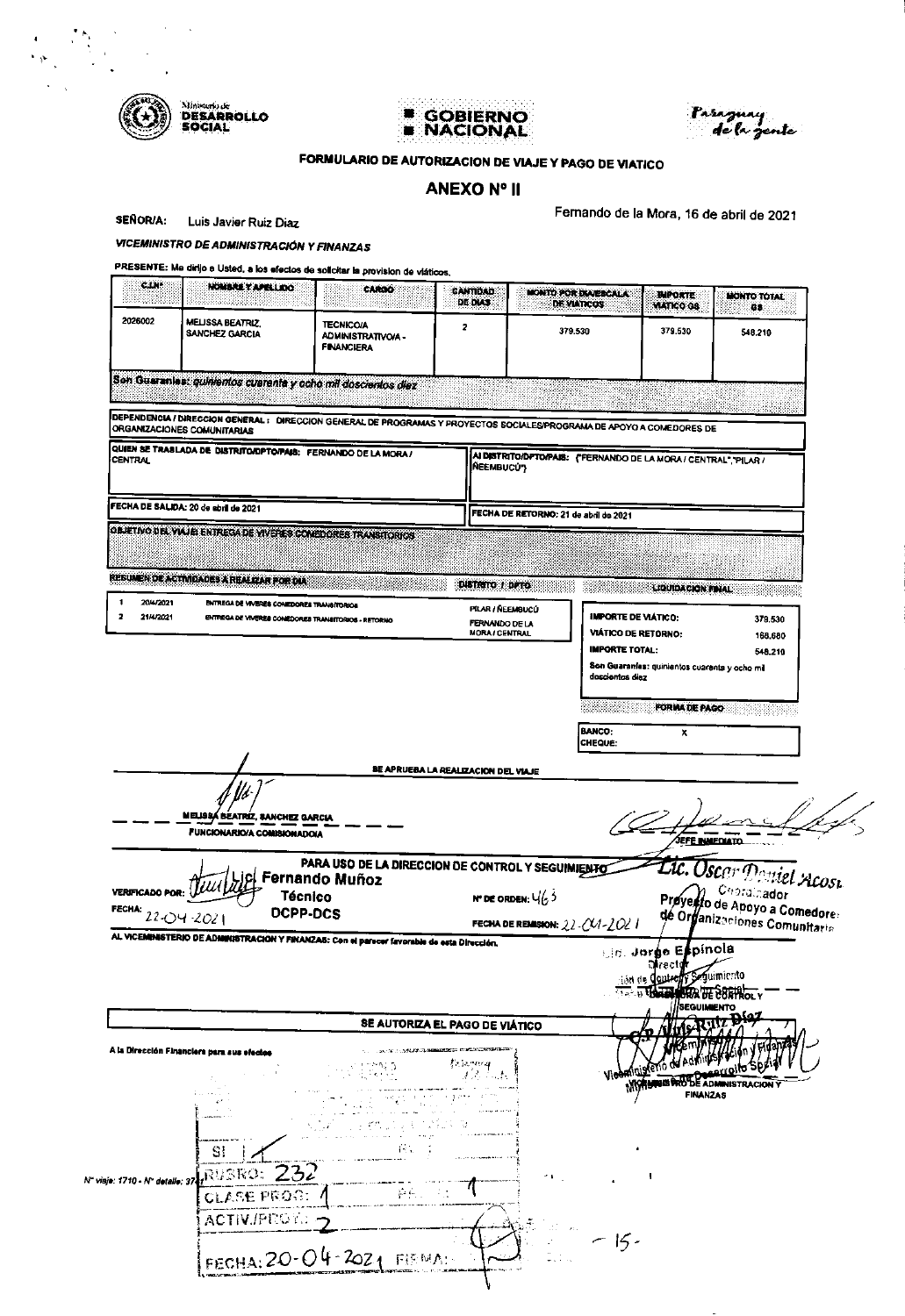

╭

 $\lambda_{\rm g}$  .  $\bar{A}$   $\hat{\mathbf{v}}$ 





Ť

İ

ł

## FORMULARIO DE AUTORIZACION DE VIAJE Y PAGO DE VIATICO

## ANEXO Nº II

Fernando de la Mora, 19 de abril de 2021

SEÑOR/A: Luis Javier Ruiz Diaz

#### VICEMINISTRO DE ADMINISTRACIÓN Y FINANZAS

| $C1N^*$<br>膃鼬 生い 様                                    | NOMBRE Y APELLIDO<br>- 앞에 죽다<br>함도 ~@<br>-25 F<br>-59,                                                                                                                                                                   | <b>CARGO</b><br>4. 镰                                                                                                                               | <b>CANTIDAD</b><br>DE DIAS                                      | MONTO POR DIA/ESCALA<br><b>DE VIATICOS</b><br>동                                                                       | <b>IMPORTE</b><br>VIATICO GS.                                                                                    | <b>MONTO TOTAL</b><br><b>GS</b><br>.※                                                      |
|-------------------------------------------------------|--------------------------------------------------------------------------------------------------------------------------------------------------------------------------------------------------------------------------|----------------------------------------------------------------------------------------------------------------------------------------------------|-----------------------------------------------------------------|-----------------------------------------------------------------------------------------------------------------------|------------------------------------------------------------------------------------------------------------------|--------------------------------------------------------------------------------------------|
| 5031998                                               | EUGENIO JESUS, OVELAR<br>TOLEDO                                                                                                                                                                                          | <b>AUXILIAR</b><br>ADMINISTRATIVO/A                                                                                                                | $\mathbf{1}$                                                    | 295.190                                                                                                               | 0                                                                                                                | 168.680                                                                                    |
|                                                       | Son Guaranies: ciento sesenta y ocho mil seiscientos ochenta and announcemento and announcemento and series and                                                                                                          |                                                                                                                                                    | -56                                                             | 靈<br>뺉<br>YE.<br>그룹이                                                                                                  | ∰ • \$<br>梅                                                                                                      | 대표                                                                                         |
|                                                       | ORGANIZACIONES COMUNITARIAS                                                                                                                                                                                              |                                                                                                                                                    |                                                                 | DEPENDENCIA / DIRECCION GENERAL: DIRECCION GENERAL DE PROGRAMAS Y PROYECTOS SOCIALES/PROGRAMA DE APOYO A COMEDORES DE |                                                                                                                  |                                                                                            |
| CENTRAL                                               | QUIEN SE TRASLADA DE DISTRITO/DPTO/PAIS: FERNANDO DE LA MORA/                                                                                                                                                            |                                                                                                                                                    | PARAGUARI")                                                     | AI DISTRITO/DPTO/PAIS: ("GENERAL BERNARDINO CABALLERO /                                                               |                                                                                                                  |                                                                                            |
|                                                       | FECHA DE SALIDA: 22 de abril de 2021                                                                                                                                                                                     |                                                                                                                                                    |                                                                 | FECHA DE RETORNO: 22 de abril de 2021                                                                                 |                                                                                                                  |                                                                                            |
| ▓▓☆ (#2015)                                           | OBJETIVO DEL VIAJE: JORNADA DE ENTREGA DE VIVERES A COMEDORES COMUNITARIOS EN EL DPTO. CENTRAL Y PARAGUARI<br>化二甲<br>4월 800 dia 1982 (1982) dia 1982<br>of the court of the<br>RESUMEN DE ACTIVIDADES A REALIZAR POR DIA | 16 T<br>박사<br>$\frac{1}{\sqrt{1000}}$<br>÷                                                                                                         | $\mathcal{L}_{\rm{c}}$                                          | 쨻<br>36.48.<br>-989<br>b.<br>il Tual<br>DISTRITO / DPTO                                                               | -56<br>æ<br><b>LIQUIDACION FINAL</b><br>ú.                                                                       | e vär<br>GB≥<br>r ŵ<br>-38<br>靈<br>àn<br>ù li<br>αö                                        |
| 22/4/2021<br>-1                                       | DPTO CENTRAL Y PARAGUARI                                                                                                                                                                                                 | $\mathcal{L}(\Omega_{\text{K}})_{\text{L}}$ , $\mathcal{L}(\mathcal{L})$<br>JORNADA DE ENTREGA DE VIVERES A COMEDORES COMUNITARIOS EN EL           | GENERAL<br><b>BERNARDINO</b><br>CABALLERO /<br><b>PARAGUARI</b> | <b>IMPORTE DE VIATICO:</b><br><b>IMPORTE TOTAL:</b><br>seiscientos ochenta                                            | <b>VIÁTICO DE RETORNO:</b><br>Son Guaranies: ciento sesenta y ocho mil                                           | 0<br>168.680<br>168.680                                                                    |
|                                                       | EUGENIO SESUS. OVELAR                                                                                                                                                                                                    |                                                                                                                                                    | SE APRUEBA LA REALIZACION DEL VIAJE                             | 鞍<br>38<br><b>BANCO:</b><br>CHEQUE:                                                                                   | <b>FORMA DE PAGO</b><br>X.                                                                                       | 4뼒~ 광                                                                                      |
|                                                       | <b>FUNCIONARIO/A COMISIONADO/A</b>                                                                                                                                                                                       |                                                                                                                                                    |                                                                 |                                                                                                                       |                                                                                                                  | LEFE INMEDIATO                                                                             |
| <b>VERIFICADO POR</b><br><b>FECHA:</b>                | udio,Cardozo                                                                                                                                                                                                             | PARA USO DE LA DIRECCION DE CONTROL Y SEGUIMIENTO                                                                                                  |                                                                 | N° DE ORDEN: $\boldsymbol{i}$ $\boldsymbol{i}$ $\boldsymbol{j}$<br>FECHA DE REMISION: 201011                          |                                                                                                                  | Lic. Oscar Daniel Andsu<br>Proyecto de Apoyo a Comedores<br>de Organizaciones Comunitarias |
| 200 < 40<br>- 53 -<br>THOMAS GLU<br><b>Contractor</b> | AL VICEMINISTERIO DE ADMINISTRACION Y FINANZAS: Con el parecer favorable de esta Dirección.<br>IN GROIDDEO<br>IR PLACHOLKAL<br>リード・コン                                                                                    | des batten de temperatura en el component de la propie de la propie de la propie de la propie de la propie de<br>ومحوجه إ<br>al sertante.<br>CIRIO |                                                                 |                                                                                                                       | Lic. Jorge Expinols.<br>Dir ect<br>Dirección de Contro Di Seguimiento<br>Prinisterio Bergardi waltze Soniako L Y | <b>SEGUIMIENTO</b>                                                                         |
| ina.                                                  | アナらんしゃねごと シワカ<br>1월 19일 49년 전 1월 1일<br>대한민국의 대한민국의 대한민국의 대한민국의 대한민국의 1월 19일<br>1월 19일 4월 19일 4월 19일 4월 19일 4월 19일 4월 19일 4월 19일 4월 19일 4월 19일 4월 19일 4월 19일 4월 19일 4월 19일 4월 19일 4월 19일 4월 1                             |                                                                                                                                                    | SE AUTORIZA EL PAGO DE VIÁTICO                                  |                                                                                                                       |                                                                                                                  |                                                                                            |
|                                                       | ,ч (у<br>A la Dirección Emanción, para sus efectos                                                                                                                                                                       |                                                                                                                                                    |                                                                 |                                                                                                                       |                                                                                                                  |                                                                                            |
| GLAS Y KNOW<br>AGTIVAZKO U                            | PROG:                                                                                                                                                                                                                    |                                                                                                                                                    |                                                                 |                                                                                                                       |                                                                                                                  |                                                                                            |
| (FECHA: 4                                             | <b>FIRMA:</b>                                                                                                                                                                                                            |                                                                                                                                                    |                                                                 |                                                                                                                       |                                                                                                                  |                                                                                            |
| Nº viaje: 1717 - Nº detalle: 3826                     |                                                                                                                                                                                                                          | C.P. Marli B. Ibarra<br><b>Apto. de Presupuesto</b><br>Hinisterio de Desarrollo Social                                                             |                                                                 |                                                                                                                       |                                                                                                                  |                                                                                            |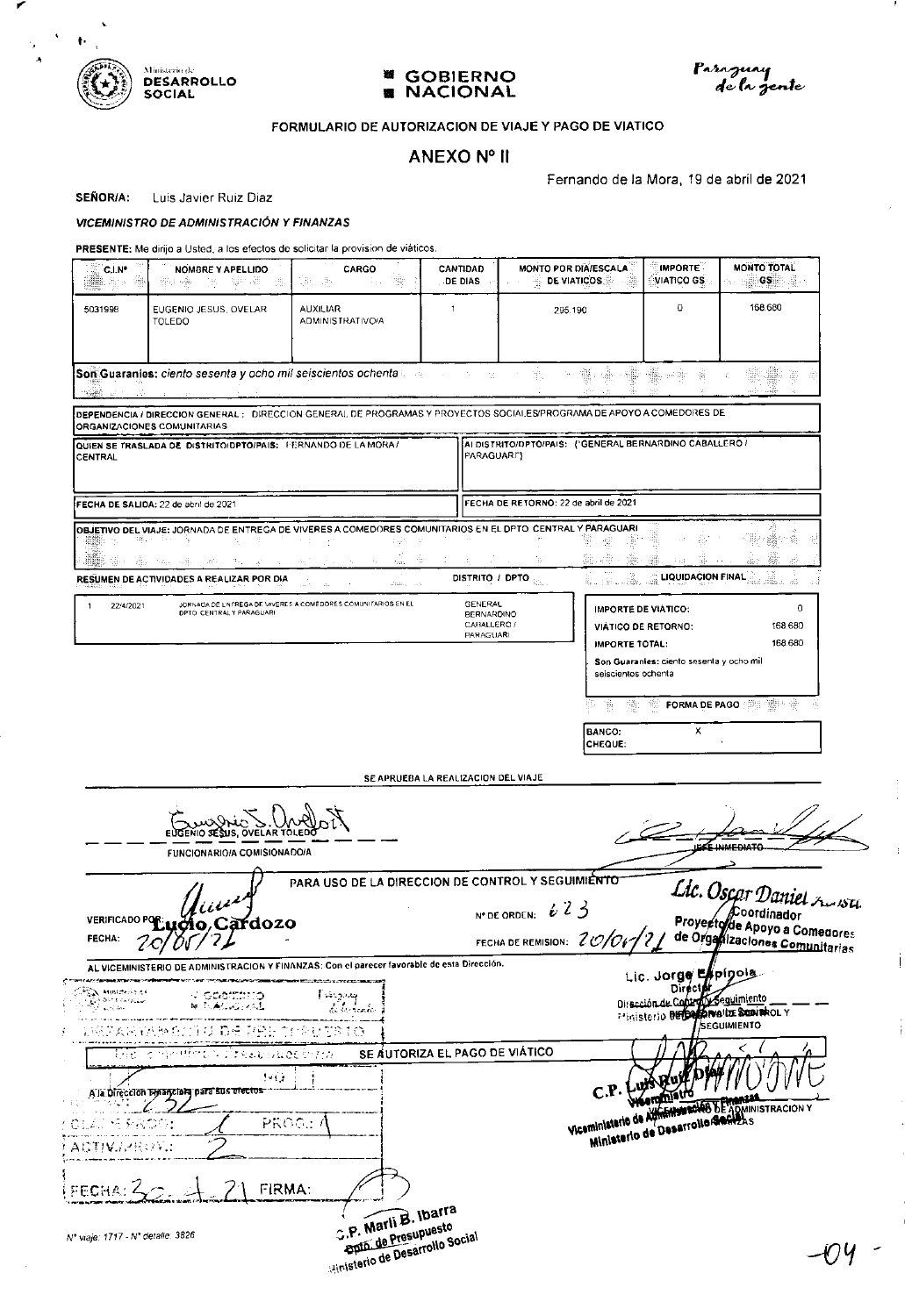





## FORMULARIO DE AUTORIZACION DE VIAJE Y PAGO DE VIATICO

## **ANEXO Nº II**

Fernando de la Mora, 08 de abril de 2021

**SEÑOR/A:** Luis Javier Ruiz Diaz

**VICEMINISTRO DE ADMINISTRACIÓN Y FINANZAS** 

| ≕C.I.N°<br>Williams :        | I NOMBRE Y APELLIDO                                             | a temperatura de congris congris e<br><b>CONTRACTOR</b> CONTRACTOR<br><b>President</b> | <b>CANTIDAD</b><br><b>DE DIAS</b><br>and a state | <b>MONTO POR DIA/ESCALA</b><br><b>DE VIATICOS</b>                                                                                                                                                                              | <b>IMPORTE:</b><br><b>VIATICO GS</b> | I RIBBER OS SERVER |
|------------------------------|-----------------------------------------------------------------|----------------------------------------------------------------------------------------|--------------------------------------------------|--------------------------------------------------------------------------------------------------------------------------------------------------------------------------------------------------------------------------------|--------------------------------------|--------------------|
| 3426058                      | CESAR LUIS, VILLALBA<br><b>VILLASANTI</b>                       | <b>GESTORIA</b><br><b>EMPRESARIAL</b>                                                  |                                                  | 337.360                                                                                                                                                                                                                        | 1.012.080                            | 1.180.760          |
| ressemble difference and any | Son Guaranies: un millón ciento ochenta mil setecientos sesenta | <u> 1989 - Johann Stein, Amerikaansk politiker († 1989)</u>                            |                                                  | The second contract of the contract of the contract of the contract of the contract of the contract of the contract of the contract of the contract of the contract of the contract of the contract of the contract of the con |                                      |                    |

| CAAGUAZU                    | QUIEN SE TRASLADA DE DISTRITO/DPTO/PAIS: CORONEL OVIEDO /                                                                               | AI DISTRITO/DPTO/PAIS: {"MARISCAL LOPEZ / CAAGUAZU"}<br>FECHA DE RETORNO: 15 de abril de 2021 |                                                                                   |  |  |  |
|-----------------------------|-----------------------------------------------------------------------------------------------------------------------------------------|-----------------------------------------------------------------------------------------------|-----------------------------------------------------------------------------------|--|--|--|
|                             | FECHA DE SALIDA: 12 de abril de 2021                                                                                                    |                                                                                               |                                                                                   |  |  |  |
|                             | OBJETIVO DEL VIAJE: Presentación del Pograma *Taller Plan de Vida y Proceso de Inclusión a Nuevos Participantes al Programa Tenondera * |                                                                                               |                                                                                   |  |  |  |
|                             |                                                                                                                                         |                                                                                               |                                                                                   |  |  |  |
|                             | <b>DISTRITO</b><br>RESUMEN DE ACTIVIDADES A REALIZAR POR DIA                                                                            | <b>DPTO</b>                                                                                   | <b>LIQUIDACION FINAL</b>                                                          |  |  |  |
| 12/4/2021<br>-1             | Presentación del Pograma "l'aller Plan de Vida y Proceso de Inclusión a Nuevos<br>Participantes al Programa Terrondera"                 | MARISCAL LOPEZ /<br>CAAGUAZU                                                                  | 1.012.080<br><b>IMPORTE DE VIÁTICO:</b>                                           |  |  |  |
| $\overline{2}$<br>13/4/2021 | Presentación del Pograma "Tallar Plan de Vida y Proceso de inclusión a Nuevos<br>Participantes al Programa Tenonderà"                   | MARISCAL LOPEZ /<br>CAAGUAZÚ                                                                  | 168.660<br><b>VIÁTICO DE RETORNO:</b>                                             |  |  |  |
| 3<br>14/4/2021              | Presentación del Pograma "Taller Plan de Vida y Proceso de Inclusión a Nuevos<br>Participantes al Programa Tenondera"                   | MARISCAL LOPEZ /<br>CAAGUAZÚ                                                                  | 1.180.760<br><b>IMPORTE TOTAL:</b><br>Son Guaranies: un millón ciento ochenta mil |  |  |  |
| 15/4/2021<br>4              | Presentación del Pograma "Taller Flan de Vida y Proceso de Inclusión a Nuevos<br>Participantes al Programa Tenonderà"                   | MARISCAL LOPEZ /<br>CAAGUAZU                                                                  | setecientos sesenta                                                               |  |  |  |
|                             |                                                                                                                                         |                                                                                               | <b>FORMA DE PAGO</b>                                                              |  |  |  |
|                             |                                                                                                                                         |                                                                                               | <b>BANCO:</b><br>x                                                                |  |  |  |
|                             |                                                                                                                                         |                                                                                               | CHEQUE:                                                                           |  |  |  |
|                             |                                                                                                                                         |                                                                                               |                                                                                   |  |  |  |
|                             | <b>CESAR LUIS, VILLALBA VILLASANTI</b><br>FUNCIONARIO/A COMISIONADO/A                                                                   |                                                                                               |                                                                                   |  |  |  |
| <b>VERIFICADO POR:</b>      | PARA USO DE LA DIRECCION DE CONTROL Y SEGUIMIENTO                                                                                       | <b>N° DE ORDEN:</b>                                                                           | The International Martines<br>569                                                 |  |  |  |
| FECHA:                      | Hung                                                                                                                                    |                                                                                               | FECHA DE REMISION: $\mathcal{O}\mathcal{J}/\mathcal{O}\mathcal{J}/2\mathcal{L}$   |  |  |  |
|                             | AL VICEMINISTERIO DE ADMINISTRACION Y FINANZAS: Con el parecer favorable de esta Dirección.                                             |                                                                                               | Lic. Jorge/Espinola                                                               |  |  |  |
|                             |                                                                                                                                         |                                                                                               | <b>Sequimicnto</b><br>Ministerio de<br>EGUIMIENTO                                 |  |  |  |
|                             |                                                                                                                                         | SE AUTORIZA EL PAGO DE VIÁTICO                                                                |                                                                                   |  |  |  |
|                             | A la Dirección Financiera para sus efectos                                                                                              |                                                                                               | Vicemi <u>n</u><br>Ministricturing SARG BE ADMINISTRACION<br><b>FINANZAS</b>      |  |  |  |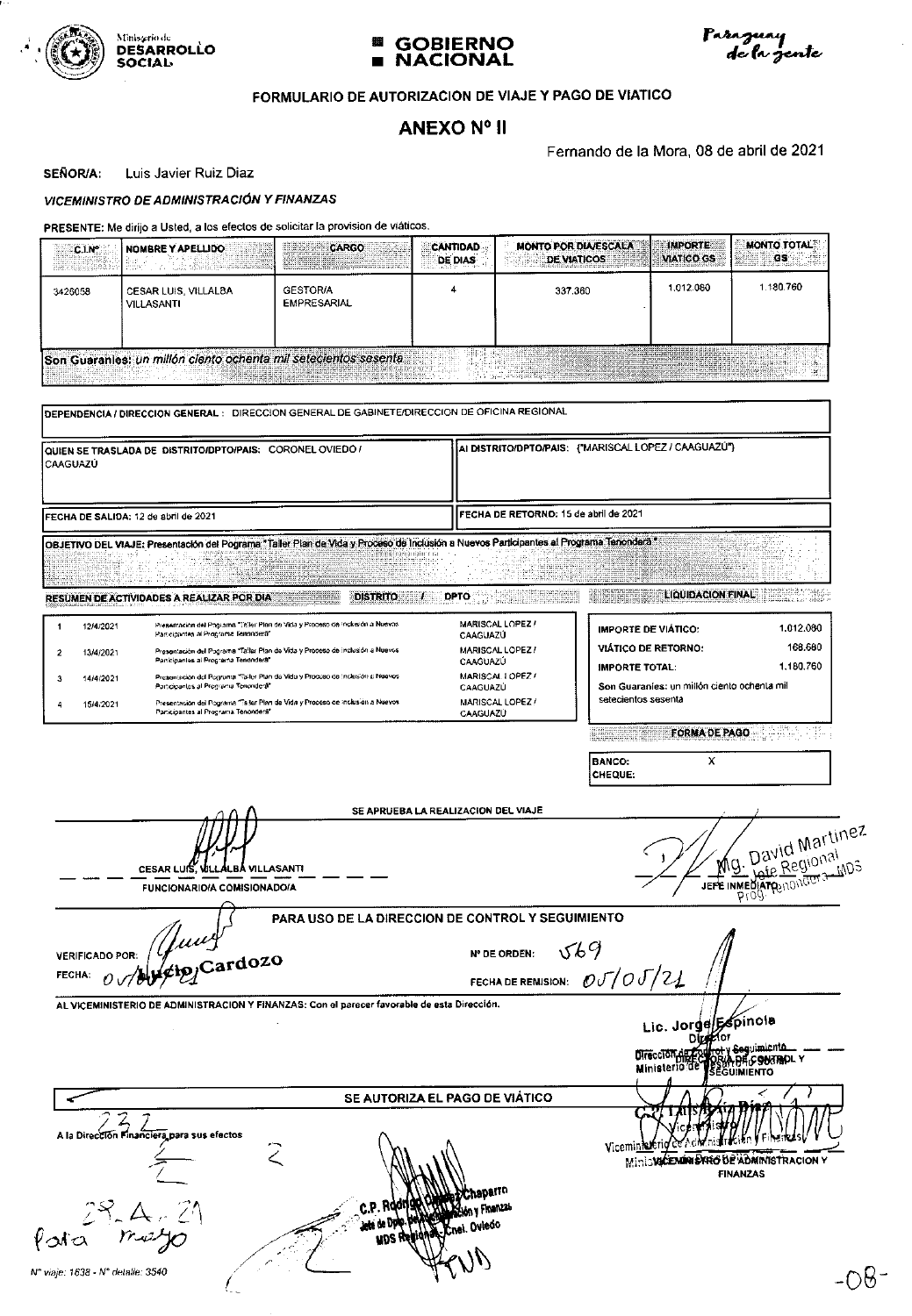



#### FORMULARIO DE AUTORIZACION DE VIAJE Y PAGO DE VIATICO

## **ANEXO Nº II**

Fernando de la Mora, 04 de mayo de 2021

1: No. (2010) 1982-2003 Territory and Party 2001 2002 2003

SEÑOR/A: Luis Javier Ruiz Diaz

#### **VICEMINISTRO DE ADMINISTRACIÓN Y FINANZAS**

**DESINEN DE APTURADES A DEALTRAS DAGINALES DE** 

#### PRESENTE: Me dirijo a Usted, a los efectos de solicitar la provision de viáticos.

|         | NOMBRE YAPELLIDO                                                                        | <b>CARGO</b><br>an a tha an<br>e na                                         | CANTIDAD<br>DE DIAS | MONTO POR DIA/ESCALA & MPORTE<br>DE VIATICOS |           | <b>MONTO TOTAL AS</b> |
|---------|-----------------------------------------------------------------------------------------|-----------------------------------------------------------------------------|---------------------|----------------------------------------------|-----------|-----------------------|
| 3761854 | JOSE ANTONIO, DELVALLE<br>CORREA                                                        | ABOGADO/A<br>DICTAMINANTE DE LA<br>DIRECCIÓN DE<br><b>ASESORÍA JURÍDICA</b> |                     | 548.210<br>421.700<br>295.190.               | 1.560.200 | 1.728.970 /           |
| 情報      | Son Guarantes: un millon selecientos veintiocho mil novecientos setenta<br><b>Sense</b> |                                                                             |                     |                                              |           |                       |

DEPENDENCIA / DIRECCION GENERAL : DIRECCION GENERAL DE ASESORIA JURIDICA/NO TIENE.

| <b>JOUIEN SE TRASLADA DE DISTRITO/DPTO/PAIS: FERNANDO DE LA MORA /</b><br><b>ICENTRAL</b>                                | HAI DISTRITO/DPTO/PAIS: ("FERNANDO DE LA MORA / CENTRAL", LA<br>HCOLMENA / PARAGUARI","CAACUPE / CORDILLERA","CIUDAD DEL<br><b>ILESTE / ALTO PARANÁ" "PARAGUARI / PARAGUARI")</b> |
|--------------------------------------------------------------------------------------------------------------------------|-----------------------------------------------------------------------------------------------------------------------------------------------------------------------------------|
| <b>IFECHA DE SALIDA: 10 de mayo de 2021</b>                                                                              | I IFECHA DE RETORNO: 14 de mayo de 2021                                                                                                                                           |
| OBJETIVO DEL VIAJE: PRACTICAR NOTIFICACIONES A PARTICIPANTES DEL PROGRAMA TEKOHA Y REALIZAR AUDIENCIAS EN EL MARCO DEL S |                                                                                                                                                                                   |

PROCESO DE INVESTIGACIÓN AUTORIZADO POR RESOLUCIÓN Nº 075/2021 i. - S

**DIETELTO** 

| 10/5/2021 | SALIDA DE LA INSTITUCIÓN / PRACTICAR NOTIFICACIONES A PARTICIPANTES<br>DEL PROGRAMA TEKOHA DE VARIOS TERRITORIOS SOCIALES DE CIUDAD DEL<br>ESTE                                    | CIUDAD DEL ESTE /<br>ALTO PARANA   | <b>IMPORTE DE VIÁTICO:</b>                                                 | 1.560.290            |
|-----------|------------------------------------------------------------------------------------------------------------------------------------------------------------------------------------|------------------------------------|----------------------------------------------------------------------------|----------------------|
| 11/5/2021 | TRASLADO DESDE CIUDAD DEL ESTE A CAACUPÉ (CORDILLERA), PRACTICAR<br>NOTIFICACIONES A PARTICIPANTES DEL PROGRAMA TEKOHA DE VARIOS<br>TERRITORIOS SOCIALES DE CAACUPE.               | CAACUPE /<br><b>CORDILLERA.</b>    | <b>VIÁTICO DE RETORNO:</b><br><b>IMPORTE TOTAL:</b>                        | 168.680<br>1.728.970 |
| 12/5/2021 | TRASLADO DESDE CAACUPE A LA COLMENAPARAGUARI), CELEBRAR<br>AUDIENCIAS EN EL MARCO DEL PROCESO DE INVESTIGACIÓN AUTORIZADO<br>POR RESOLUCION Nº 075/2021.-                          | LA COLMENA /<br><b>PARAGUARI</b>   | Son Guaranies: un millón salacientos veintiocho<br>mil novacientos setenta |                      |
| 13/5/2021 | TRASLADO DESDE LA COLMENA HASTA PARAGUARI (PARAGUARI). CELEBRAR<br>AUDIENCIAS EN EL MARCO DEL PROCESO DE INVESTIGACIÓN AUTORIZADO<br>POR RESOLUCIÓN Nº 075/2021.                   | <b>PARAGUARLI</b><br>PARACUARI *   | <b>E DIRECT FORMADE PAGO</b>                                               |                      |
| 14/5/2021 | TRASLADO DESDE PARAGUARI HASTA YAGUARON (PARAGUARI), PRACTICAR<br>NOTIFICACIONES A PARTICIPANTES DEL PROGRAMA TEKOHA DE TERRITORIOS.<br>SOCIALES DE LA CIUDAD DE YAGUARON, RETORNO | FERNANDO DE LA<br>MORA / CENTRAL Y | <b>BANCO:</b><br>́                                                         |                      |

SE APRUEBA LA REALIZACION DEL VIAJE

**ANGHOD** CORRI Abg. Jerge Ramir Ι٥ι **THARIOUS COMMIT** Mat. C.S.J. NWEBIASO W PARA USO DE LA DIRECCION DE CONTROL Y SEGUIMIENTODIrector General de Asesoria **Turnets** Ministerio de Desarrollo Sc N° DE ORDEN:  $66$ **VERIFICADO POR:** FECHA:  $2565/24$  $.113$ FECHA DE REMISION:  $25/65/2$ AL VICEMINISTERIO DE ADMINISTRACION Y FINANZAS: Con el parecer favorable de esta Dirección. Lic. Jorge pinola Dire Direccion BRIELY A SEPURIT SE AUTORIZA EL PAGO DE VIÁTICO A la Dirección Financiera para 3 VICEMINISTRO DE ADMINISTRACION Y FINANZAS S  $\frac{1}{\sigma_{\text{eff}}^2}$ Nº viaje: 1853 - Nº detaile: 4158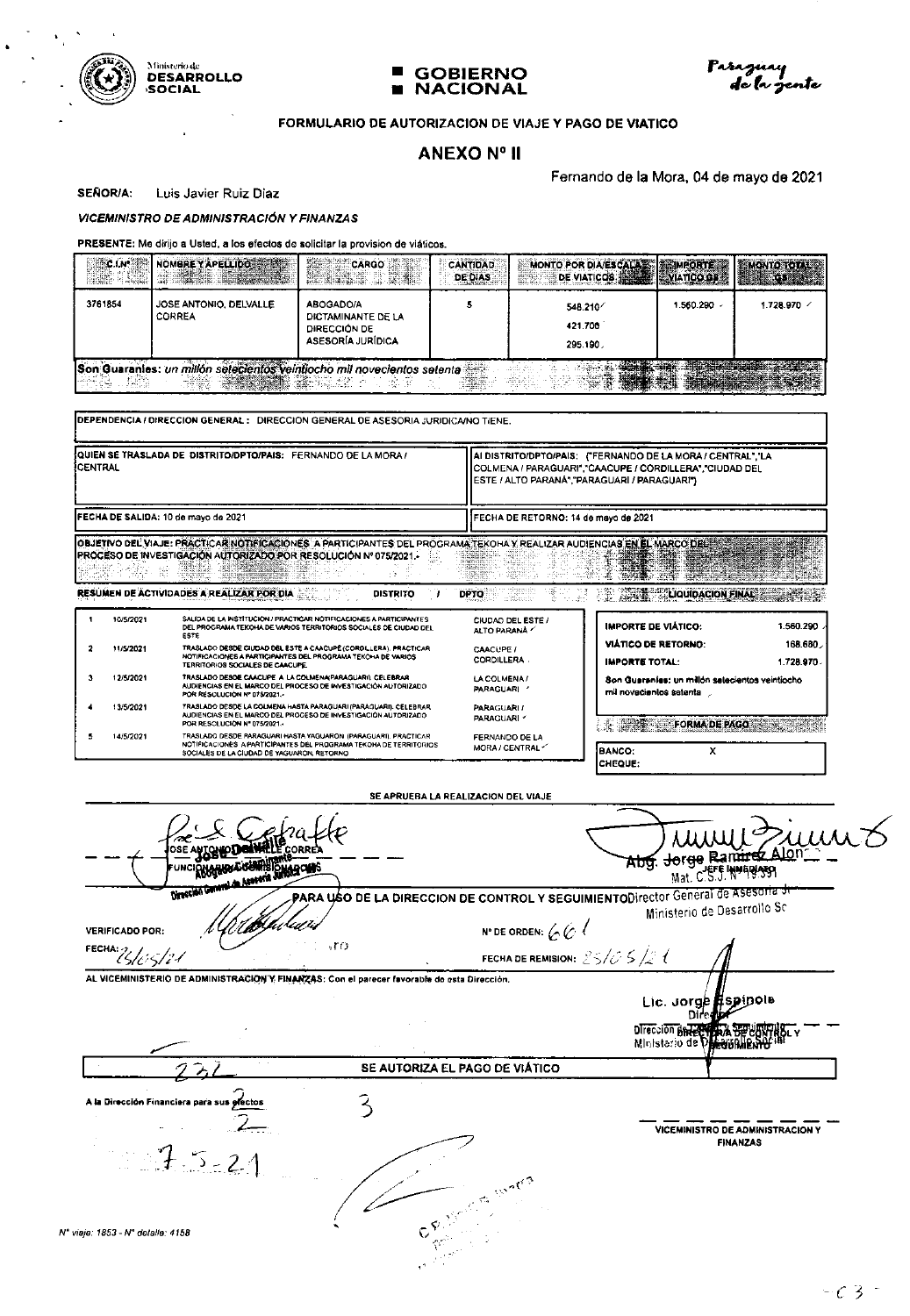

 $\bullet$ 

 $\bar{\mathbf{t}}$ 





#### FORMULARIO DE AUTORIZACION DE VIAJE Y PAGO DE VIATICO

## **ANEXO Nº II**

Fernando de la Mora, 04 de mayo de 2021

**SEÑOR/A:** Luis Javier Ruiz Diaz

 $\bar{z}$ 

#### **VICEMINISTRO DE ADMINISTRACIÓN Y FINANZAS**

| <b>SECTIVAL</b><br><b>ANG</b> | NOMBRE Y APELLIDO SANSO<br><b>TIPS ASSESS</b>                              | $\begin{bmatrix} \text{CARGO} \\ \text{CARGO} \end{bmatrix}$ | CANTIDAD<br><b>DE DIAS</b> | <b>MONTO POR DIA/ESCALAST</b><br>DE VIATICOS ANNO IN VIATICO GENE<br>法诉 | <b>ECIMPORTE BE</b> |            |
|-------------------------------|----------------------------------------------------------------------------|--------------------------------------------------------------|----------------------------|-------------------------------------------------------------------------|---------------------|------------|
| 3786178                       | GLADYS DAIHANA, SERVIN                                                     | ABOCADO/A<br>DICTAMINANTE                                    |                            | 548.210<br>421.700<br>296.190                                           | 1.560.290           | 1.728.970/ |
|                               | Son Guarantes: un millón setecientos veintiocho mil novecientos setenta as |                                                              |                            |                                                                         |                     |            |

| CENTRAL                          | QUIEN SE TRASLADA DE DISTRITO/OPTO/PAIS: FERNANDO DE LA MORA /                                                                                                                                                                                                             | AI DISTRITO/DPTO/PAIS: {'FERNANDO DE LA MORA / CENTRAL', 'LA<br>COLMENA / PARAGUARI", "CAACUPE / CORDILLERA", "CIUDAD DEL<br>ESTE / ALTO PARANA", "PARAGUARI / PARAGUARI" / |                                                                                                                              |  |  |
|----------------------------------|----------------------------------------------------------------------------------------------------------------------------------------------------------------------------------------------------------------------------------------------------------------------------|-----------------------------------------------------------------------------------------------------------------------------------------------------------------------------|------------------------------------------------------------------------------------------------------------------------------|--|--|
|                                  | FECHA DE SALIDA: 10 de mayo de 2021                                                                                                                                                                                                                                        | FECHA DE RETORNO: 14 de mayo de 2021                                                                                                                                        |                                                                                                                              |  |  |
|                                  | OBJETIVO DEL VIAJE: PRACTICAR NOTIFICACIONES A PARTICIPANTES DEL PROGRAMA TEKOHA Y REALIZAR AUDIENCIAS EN EL MARCO DELS<br>PROCESO DE INVESTIGACIÓN AUTORIZADO POR RESOLUCIÓN Nº 075/2021.<br>- ## - # 我把我<br>RESUMEN DE ACTIVIDADES A REALIZAR POR DIA<br><b>DISTRITO</b> | 발표 기<br>ें स<br>LADA -<br><b>DPTO</b>                                                                                                                                       | <b>CONSUMING OF STRAIGHTS</b><br><b>EXECUTE COULDACION FINAL :</b>                                                           |  |  |
| 10/5/2021<br>1                   | SALIDA DE LA INSTITUCION / PRACTICAR NOTIFICACIONES A PARTICIPANTES                                                                                                                                                                                                        | CIUDAD DEL ESTE /                                                                                                                                                           |                                                                                                                              |  |  |
| $\overline{a}$<br>11/5/2021      | DEL PROGRAMA TEKONA DE VARIOS TERRITORIOS SOCIALES DE CIUDAD DEL<br>ESTE<br>TRASLADO DESDE CIUDAD DEL ESTE A CAACUPÉ (CORDILLERA), PRACTICAR<br>NOTIFICACIONES A PARTICIPANTES DEL PROGRAMA TEKOHA DE VARIOS                                                               | ALTO PARANA /<br><b>CAACUPE /</b>                                                                                                                                           | <b>IMPORTE DE VIÁTICO:</b><br>1.560.290<br><b>VIÁTICO DE RETORNO:</b><br>168.680                                             |  |  |
| 3<br>12/5/2021                   | TERRITORIOS SOCIALES DE CAACUPE.<br>TRASLADO DESDE CAACUPE A LA COLMENA(PARAGUARI). CELEBRAR<br>AUDIENCIAS EN EL MARCO DEL PROCESO DE INVESTIGACIÓN AUTORIZADO                                                                                                             | CORDILLERA<br>LA COLMENA /<br>PARAGUARI                                                                                                                                     | IMPORTE TOTAL:<br>1728970<br>Sen Guaraníes: un milión selecientos veínticcho                                                 |  |  |
| 13/5/2021                        | POR RESOLUCION Nº 075/2021.<br>TRASLADO DESDE LA COLMENA HASTA PARAGUARI (PARAGUARI). CELEBRAR<br>AUDIENCIAS EN EL MARCO DEL PROCESO DE INVESTIGACIÓN AUTORIZADO                                                                                                           | PARAGUARI /<br>PARAGUARI '                                                                                                                                                  | mil novecientos setenta y                                                                                                    |  |  |
| 14/5/2021<br>5                   | POR RESOLUCIÓN Nº 078/2021.-<br>TRASLADO DESDE PARAGUARI HASTA YAGUARON (PARAGUARI), PRACTICAR<br>NOTIFICACIONES APARTICIPANTES DEL PROGRAMA TEKOHA DE TERRITORIOS<br>SOCIALES DE LA CIUDAD DE VAGUARON: RETORNO                                                           | FERNANDO DE LA<br><b>MORA / CENTRAL</b>                                                                                                                                     | <b>EXAMPLE PAGE FORMA DE PAGO DE CHARGE</b><br>x<br><b>BANCO:</b>                                                            |  |  |
|                                  |                                                                                                                                                                                                                                                                            |                                                                                                                                                                             | CHEQUE:                                                                                                                      |  |  |
|                                  | Vruni<br>Daihàna Servin<br><b>Abogada</b> Dictaminante<br>Disención Sub de Arx JUE HUINICO - MDS<br><b>FUNCIONARIO/A COMISIONADO/A</b>                                                                                                                                     | SE APRUEBA LA REALIZACION DEL VIAJE                                                                                                                                         | ∆lonso<br><b>NEFE INMEDIATO</b><br>∴ uridica                                                                                 |  |  |
| <b>VERIFICADO POR:</b><br>FECHA: | PARA USO DE LA DIRECCION DE CONTROL Y SEGUIMIENTO<br>∵ HO                                                                                                                                                                                                                  | <b>N° DE ORDEN:</b> $662$                                                                                                                                                   | ial<br>n sterio de Des                                                                                                       |  |  |
|                                  | AL VICEMINISTERIO DE ADMINISTRACION Y FINANZAS: Con el parecer favorable de esta Dirección.                                                                                                                                                                                | FECHA DE REMISION: $25/05/01$                                                                                                                                               |                                                                                                                              |  |  |
|                                  |                                                                                                                                                                                                                                                                            |                                                                                                                                                                             | Lic. Jorge Espínola<br>Oirección de Contro Acouimiento<br>اهتموك مناه تتمكك<br><u>منعی: Minist</u><br>DIRECTIVA DE CONTROL Y |  |  |
|                                  |                                                                                                                                                                                                                                                                            | SE AUTORIZA EL PAGO DE VIÁTICO                                                                                                                                              |                                                                                                                              |  |  |
|                                  |                                                                                                                                                                                                                                                                            |                                                                                                                                                                             |                                                                                                                              |  |  |
|                                  |                                                                                                                                                                                                                                                                            |                                                                                                                                                                             | VICEMINISTRO DE ADMINISTRACION Y<br><b>FINANZAS</b>                                                                          |  |  |
|                                  |                                                                                                                                                                                                                                                                            |                                                                                                                                                                             |                                                                                                                              |  |  |